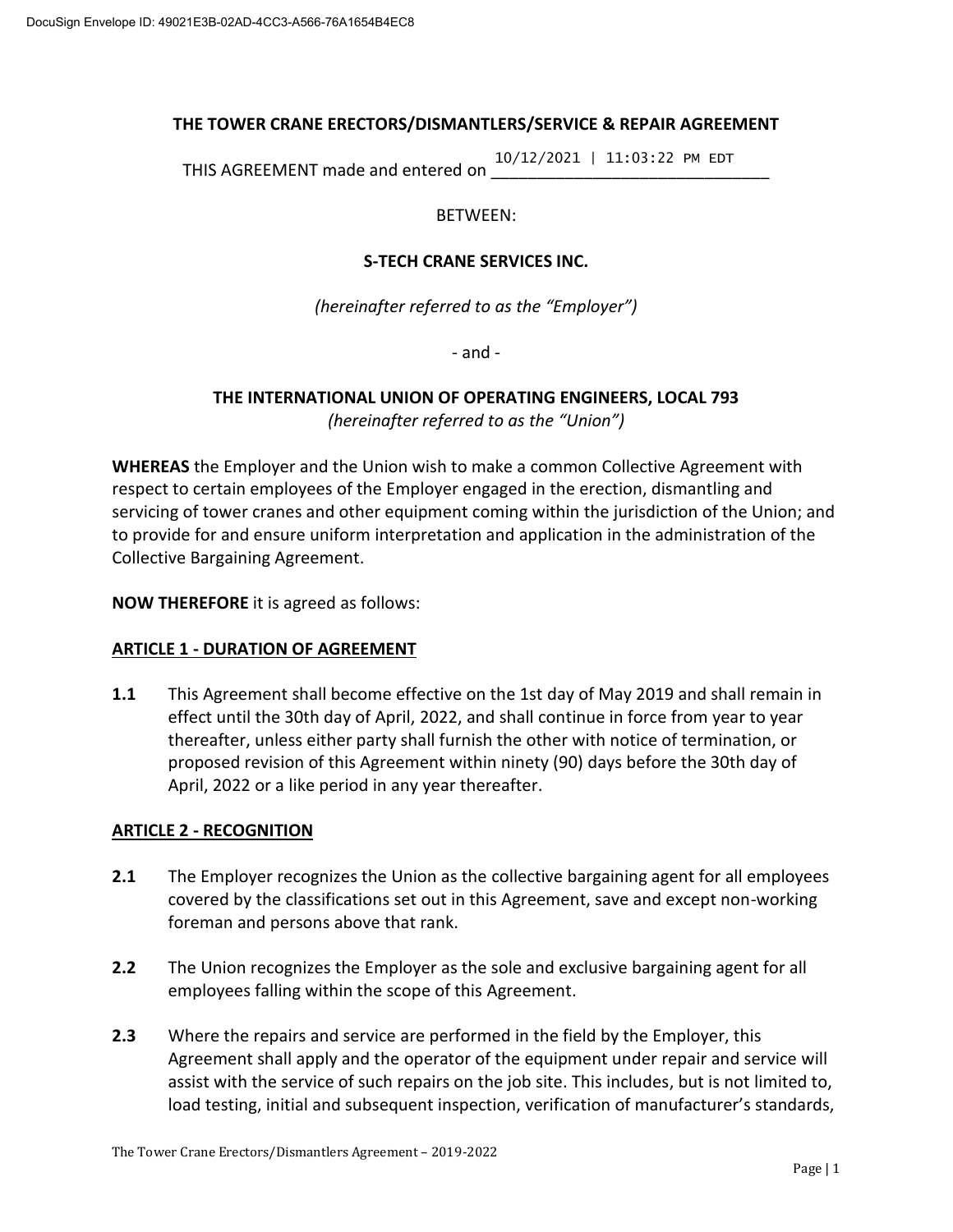Ministry of Labour requests, raising, dismantling, carpentry and welding/bolting work for all construction elevator gates or jumping of cranes and hoists.

#### **ARTICLE 3 - UNION SECURITY**

- **3.1** All employees working under this Agreement shall be required, as a condition of employment, to be a member of the Union within seven (7) days and shall be required to maintain such membership while working within the bargaining unit for the duration of this Agreement.
- **3.2** It is agreed that the Union may appoint one company wide steward, and shall give the Employer notice, in writing, of such appointment and changes thereafter. The Union shall have the authority to appoint an alternate to act as Steward in the absence of the regular Steward. The Union may request the appointment of additional Stewards where considered necessary. Such request shall not be unreasonably withheld.
	- **(i)** The Steward shall be one of the last two employees covered under the terms of this Agreement to remain working provided he is competent and capable of performing the remaining work.
	- **(ii)** The Steward shall be one of the last two employees to be recalled to work under the terms of this agreement, provided the Steward is qualified, competent and capable of performing the required work.
	- **(iii)** No discrimination shall be shown against any Steward for carrying out his duties.
- **3.3** If the Employer requires employees, it shall first call the Union Dispatcher who shall supply qualified people as soon as reasonably possible. If the Dispatcher is unable to supply qualified people within 48 hours, the Employer shall make arrangements with a Union Representative to hire independently upon the condition that such employees become members of the Union after 7 days of employment or be dismissed. The Employer has the sole authority to judge the quality of employability.
- **3.4** The Employer agrees to engage only those sub-contractors who are in contractual relations with the Union to perform work covered by this Agreement.
- **3.5** Each employee shall, when working in a position within the bargaining unit described in **Article 2** hereof, be required, as a condition of employment, to have his regular monthly Union dues, initiation fees and annual assessments uniformly assessed and checked off. The Employer agrees to make such deductions from the first pay due to the employee in each calendar month and to remit same no later than the fifteenth (15th) day of the following month to the Union. The Employer shall, when remitting such dues, initiation fees and annual assessment, provide the name of the employee from whose pay such deductions have been made, together with their Social Insurance Number.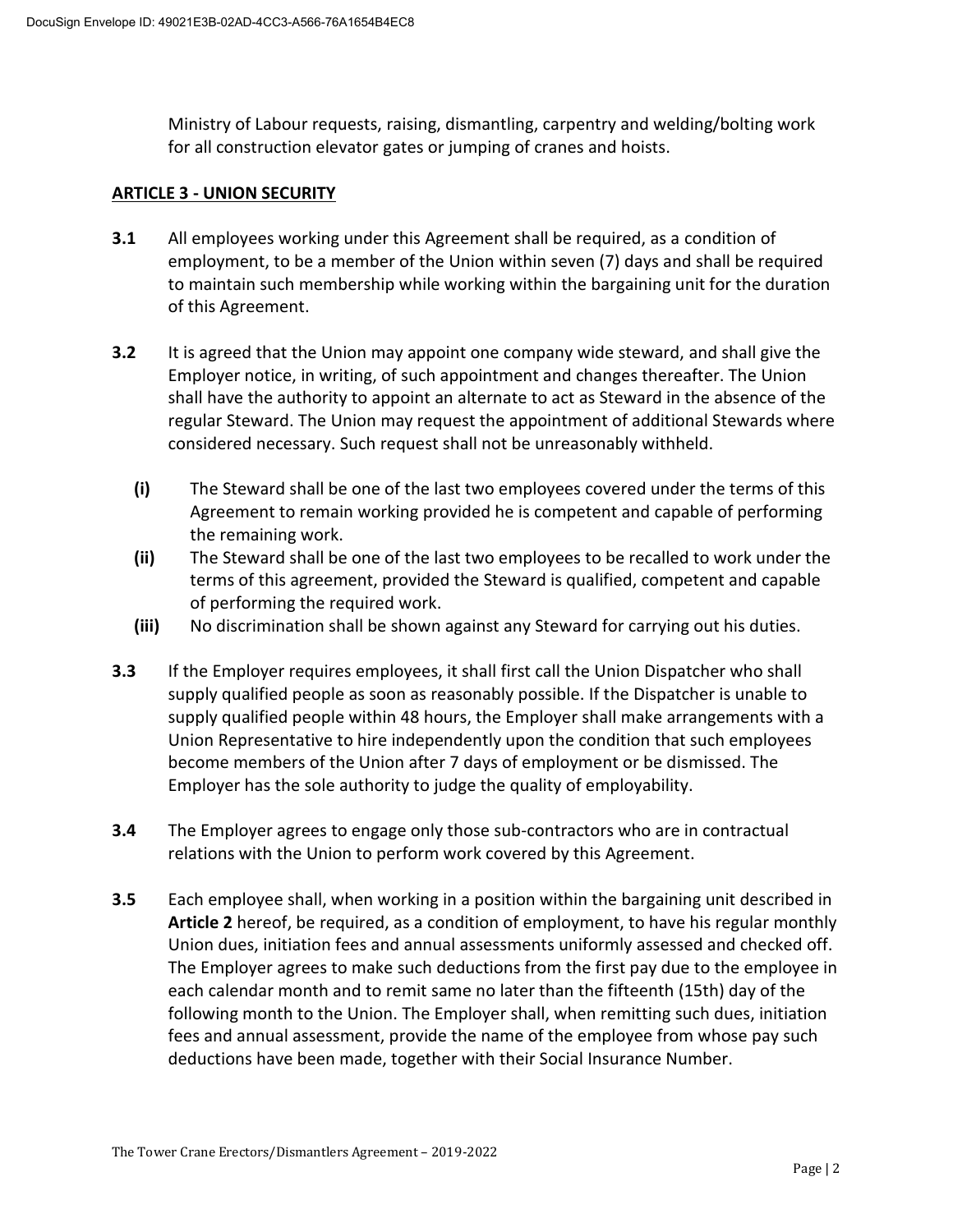**3.6** Working dues of two percent (2%) of the total package rate for each hour earned is to be deducted from each employee and forwarded along with the deductions as set out in **Article 3.3** above.

#### **3.7 Advancement Fund**

#### **ADVANCEMENT DUES CHECK-OFF**

Effective May 1, 2018, the Employer shall deduct thirty cents (\$0.30) per hour for each hour earned by each employee covered by this Agreement for Advancement Dues. The amount deducted shall be remitted together with other monthly contributions and deductions in the manner set out in this Agreement.

Effective May 1, 2019, the amount of thirty cents (\$0.30) shall increase to thirty-five cents (\$0.35) per hour for each hour earned by each employee covered by this Agreement for Advancement Dues.

Effective May 1, 2020, the amount of thirty-five cents (\$0.35) shall increase to forty cents (\$0.40) per hour for each hour earned by each employee covered by this Agreement for Advancement Dues.

#### **ARTICLE 4 - MANAGEMENT RIGHTS**

- **4.1** The Union agrees that it is the exclusive function of the Employer:
	- a) to conduct its business in all respects in accordance with its commitments and responsibilities, including the right to manage the jobs, locate, extend, curtail or cease operations, to determine the number of men required at any or all operations, to determine the kinds and locations of machines, tools and equipment to be used and the schedules of production, to judge the qualifications of the employees and to maintain order, discipline and efficiency;
	- b) to hire, discharge, classify, transfer, promote, demote, lay off, suspend or otherwise discipline employees, provided that a claim by an employee that he has been discharged without reasonable cause shall be subject to the provisions of the grievance procedure;
	- c) to make, alter from time to time, and enforce reasonable rules of conduct and procedure to be observed by the employees.

It is agreed that these functions shall not be exercised in a manner inconsistent with the express provisions of this Agreement.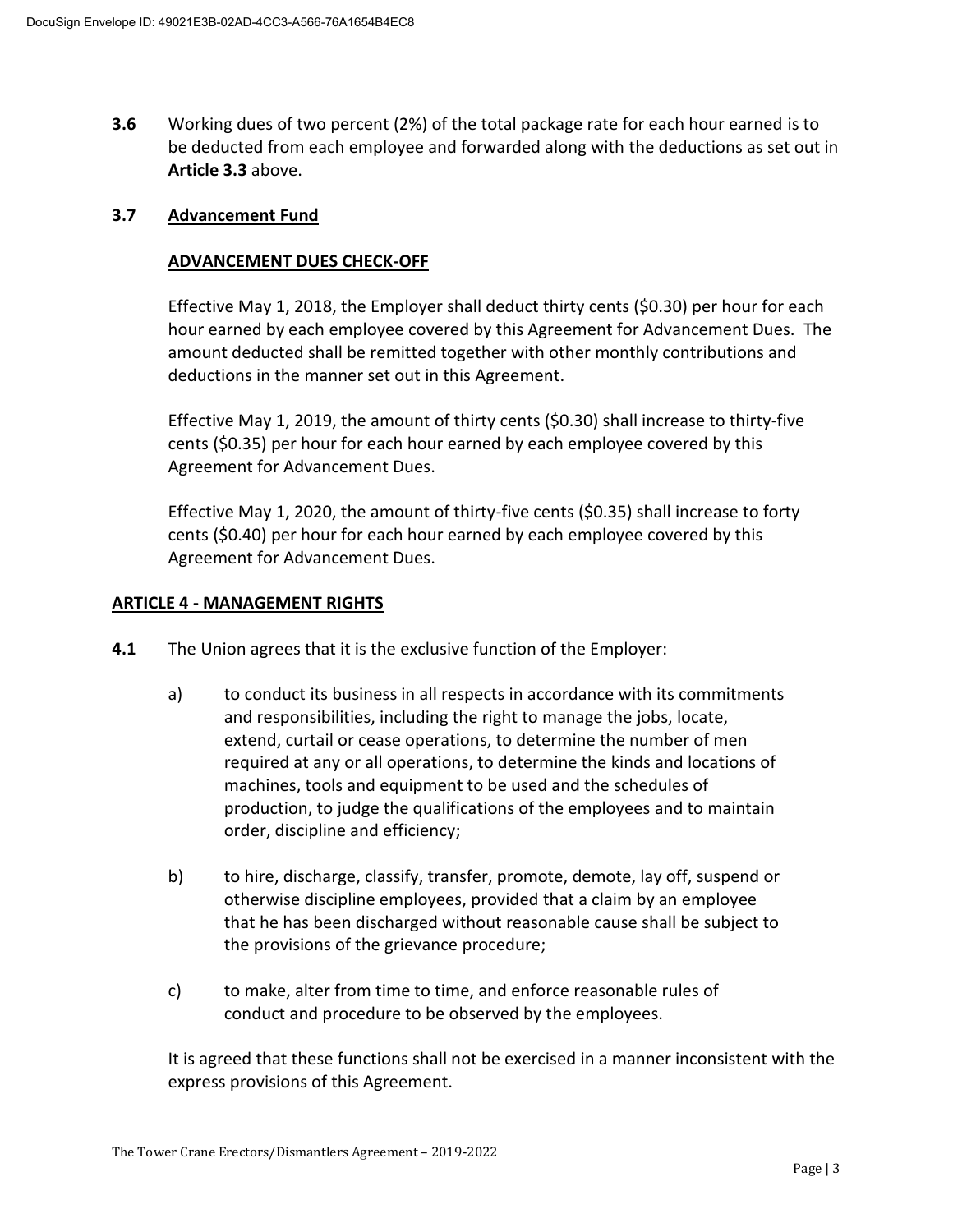**4.2** The parties agree to set up a joint subcommittee to review and make recommendations on the development of a standard safety policy.

#### **ARTICLE 5 - GEOGRAPHICAL AREA**

**5.1** This Agreement shall apply to work performed in the Province of Ontario, including Federal, Provincial and Municipal projects.

#### **ARTICLE 6 - GRIEVANCE PROCEDURE**

- **6.1** There shall be an earnest effort on the part of both parties to this Agreement to settle promptly through the procedure set out herein, any complaints, grievances or disputes arising from the interpretation, application or administration of this Agreement.
- **6.2** All grievances to be dealt with under **Step 2** below, shall be in writing on forms supplied by the Union and signed by the employee or the Union Representative who has filed such grievance.
- **6.3** Written grievances, to be valid, shall set out the nature of the grievance, the Article or Articles of the Agreement alleged to have been violated and nature of the remedy sought, and shall not be subject to change at later steps, except by mutual agreement with the Employer, or in case of remedy, by an Arbitration Board.
- **6.4** In determining the time which is allowed in the various steps, Saturday, Sunday and Statutory Holidays shall be excluded and any time limits may be extended by agreement in writing.
- **6.5** If the provisions of **Articles 6** and **7** hereof are not taken within the time limits specified therein or as extended in writing as set out above, the grievance shall be deemed to have been abandoned and may not be reopened.
- **6.6** Grievances properly arising under this Agreement shall be adjusted and settled as follows:
	- **STEP 1** It is understood and agreed that an employee does not have a grievance until he has discussed the situation with his foreman or superintendent and given him an opportunity to deal with the complaint. This shall be done within five (5) working days of the date the incident occurred, with the exception of monetary grievances, wherein the first step shall be taken within three (3) months after the circumstances giving rise to the grievance occurred or originated. The employee may have his Steward or Business Representative present, if he so desires, when presenting his complaint.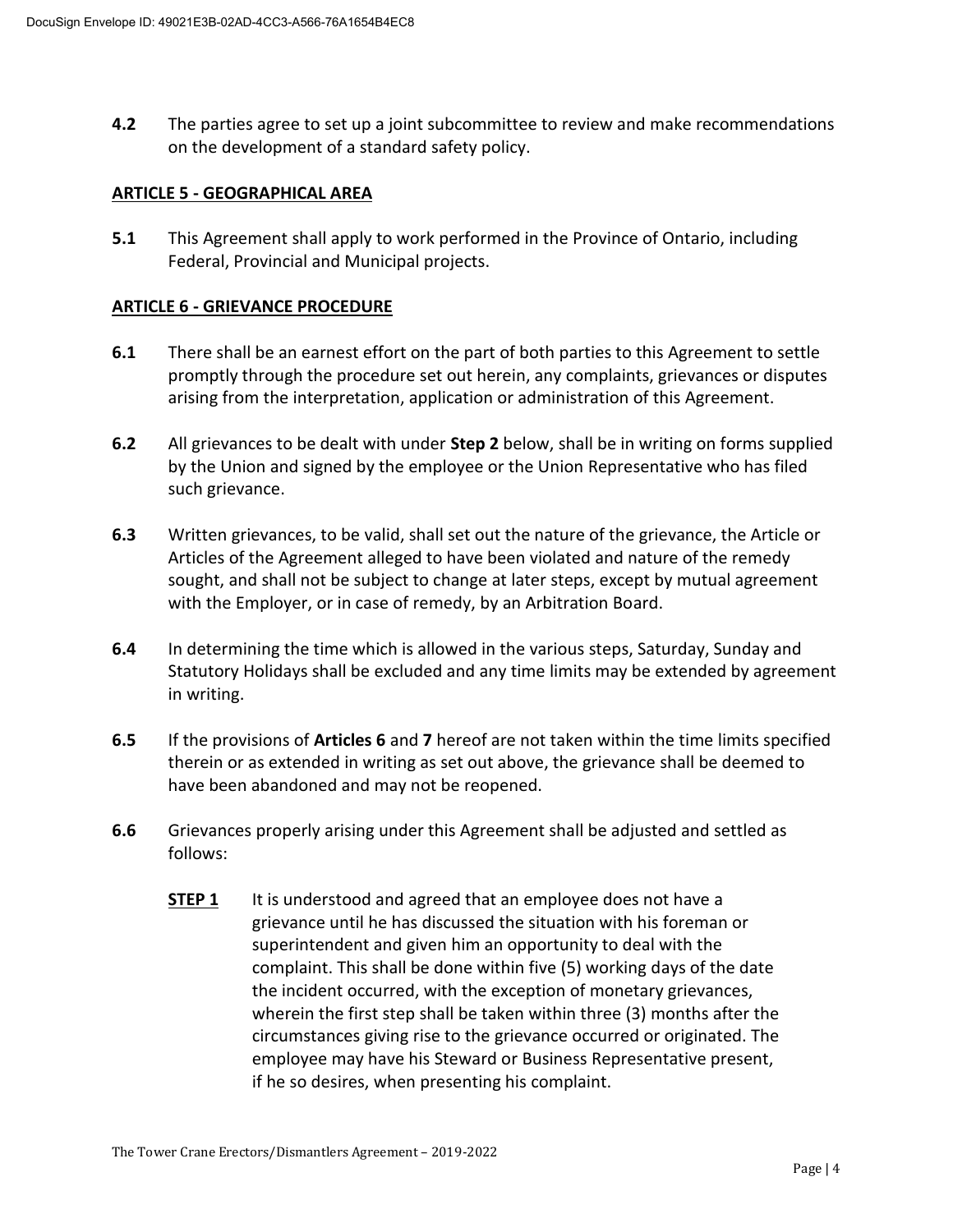- **STEP 2** If the grievance is not settled within five (5) working days after **Step 1** has been taken, it shall be reduced to writing and dealt with by Management of the Employer and of the Union, or their delegated representative. If within five (5) working days of the meeting between the Management of the Employer and the Union the grievance has not been resolved, the matter shall be submitted for Arbitration at the request of either party.
- **6.7** The Employer or the Union may submit a written grievance at **Step 2**. This shall be done within five (5) working days of the date the incident occurred.
- **6.8** Any settlement agreed upon by both parties shall be binding upon the Employer, the Union and the employee or employees concerned.
- **6.9** Notwithstanding the above, a grievance concerning wages and fringe benefits shall be presented within three (3) months after the circumstances giving rise to the grievance occurred or originated and further provided that a grievance concerning welfare or pension contributions shall be presented within three (3) months after the particulars of such grievance should have been reasonably become known to a Union Representative.

#### **ARTICLE 7 - ARBITRATION**

- **7.1** Any grievance, including any question as to whether a matter is arbitral, shall be so submitted to Arbitration within fourteen (14) days after the completion of **Step 2** of **Article 6.6**.
- **7.2** At the time of referring the matter to arbitration, the party submitting the matter to arbitration shall provide a list of three arbitrators. Arbitration shall be by a single arbitrator agreed to by the parties.
- **7.3** Within five (5) working days of the request of either party for the appointment of an arbitrator, the other party shall notify the other of either its consent to one of the proposed arbitrators or shall provide an alternative list of three arbitrators.
- **7.4** Within five days thereafter, should the parties fail to agree upon a mutually acceptable arbitrator, either party may submit the issue to the Minister of Labour of the Province of Ontario who shall appoint an arbitrator.
- **7.5** The decision of the Arbitrator, constituted in the above manner, shall be binding on the employee, the Union and the Employer.
- **7.6** The Arbitrator shall not have any power to alter or change any of the provisions of this Agreement or to substitute any new provisions for any existing provisions, not to give any decision inconsistent with the terms and provisions of this Agreement.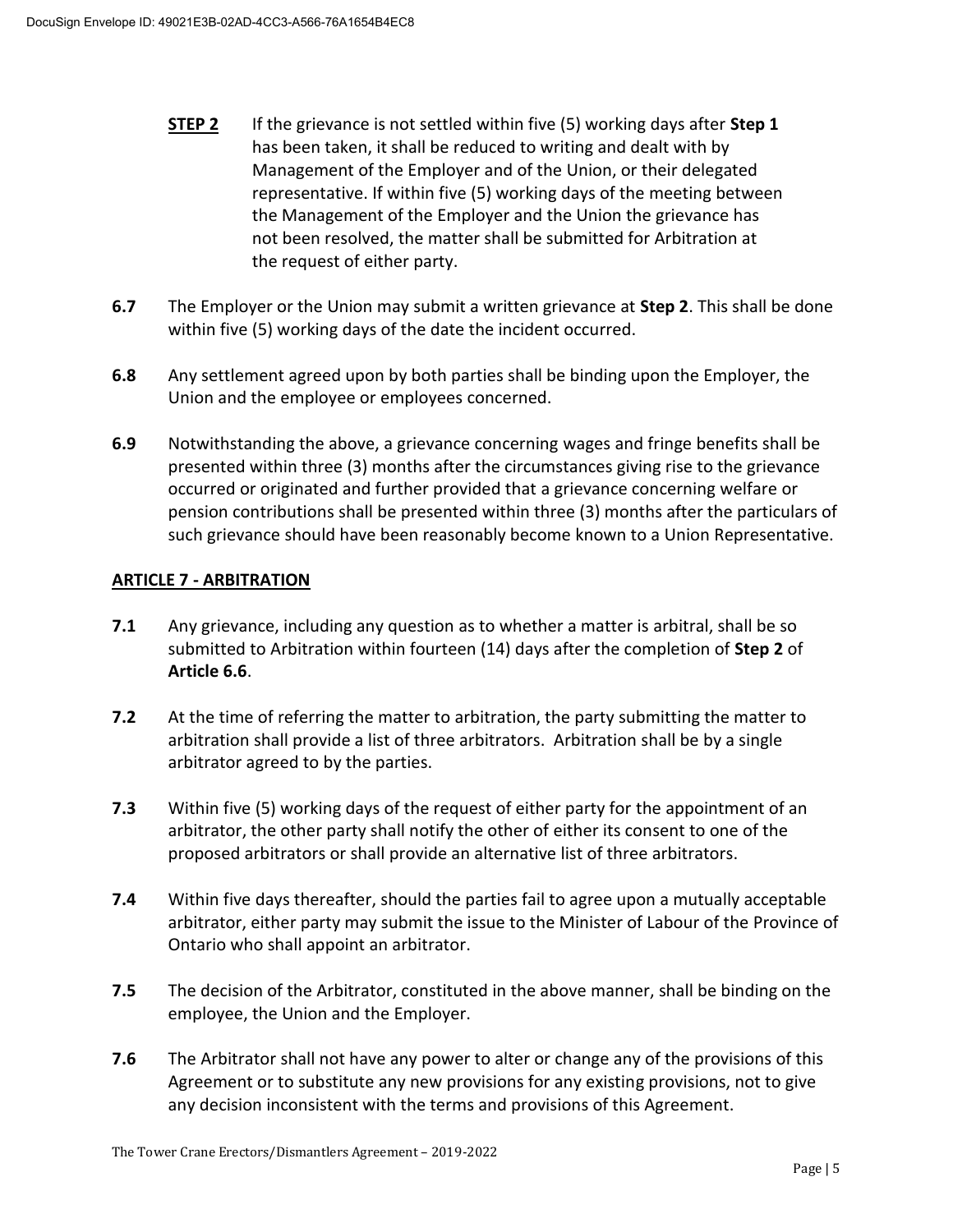**7.7** The parties to this Agreement shall jointly bear the expense of the Arbitrator.

#### **ARTICLE 8 - NO STRIKE - NO LOCKOUT**

**8.1** As long as this Agreement continues to operate, no employee bound by this Agreement shall strike and no Employer bound by this Agreement shall lock out an employee.

#### **ARTICLE 9 - UNION REPRESENTATION**

- **9.1** The Union Representative shall, in the course of his duties, have access to the work, where possible, on which members of the Union are employed, and the Employer shall assist the Union Representative to obtain a pass to the premises where necessary. The Union Representative shall make his presence known to the Employer's senior representative or his delegate. In no instance however, shall he interfere with the progress of the work, except to correct a violation of **Article 11** of this Agreement and then only after consultation and agreement with the Employer's representative to whom he first makes his presence known.
- **9.2** The Union Representative, when on site, shall abide by all safety rules issued by the Construction Safety Association and the Employer shall not have any greater duty of care for his safety than he has for his own employees on site.

#### **ARTICLE 10 - JURISDICTIONAL DISPUTES**

**10.1** The Employer and the Union agree that there shall be no work stoppage resulting from jurisdictional disputes.

#### **ARTICLE 11 - SAFETY, SANITATION AND SHELTER**

- **11.1** In cooperation with the Employer's overall program of accident control and prevention, each employee shall report to the foreman for immediate investigation, any alleged unsafe conditions, unsafe acts or violation of safety regulations for correction, if required.
- **11.2** Employees shall be provided with adequate protection from falling materials and other hazards on the job, in accordance with the Ontario Construction Safety Act. Adequately heated enclosures or cabs, for men operating equipment shall be provided.
- **11.3** Every employee shall wear suitable protective footwear, headgear and clothing. Other personal protective equipment required under abnormal conditions or during inclement weather will be supplied by the Employer.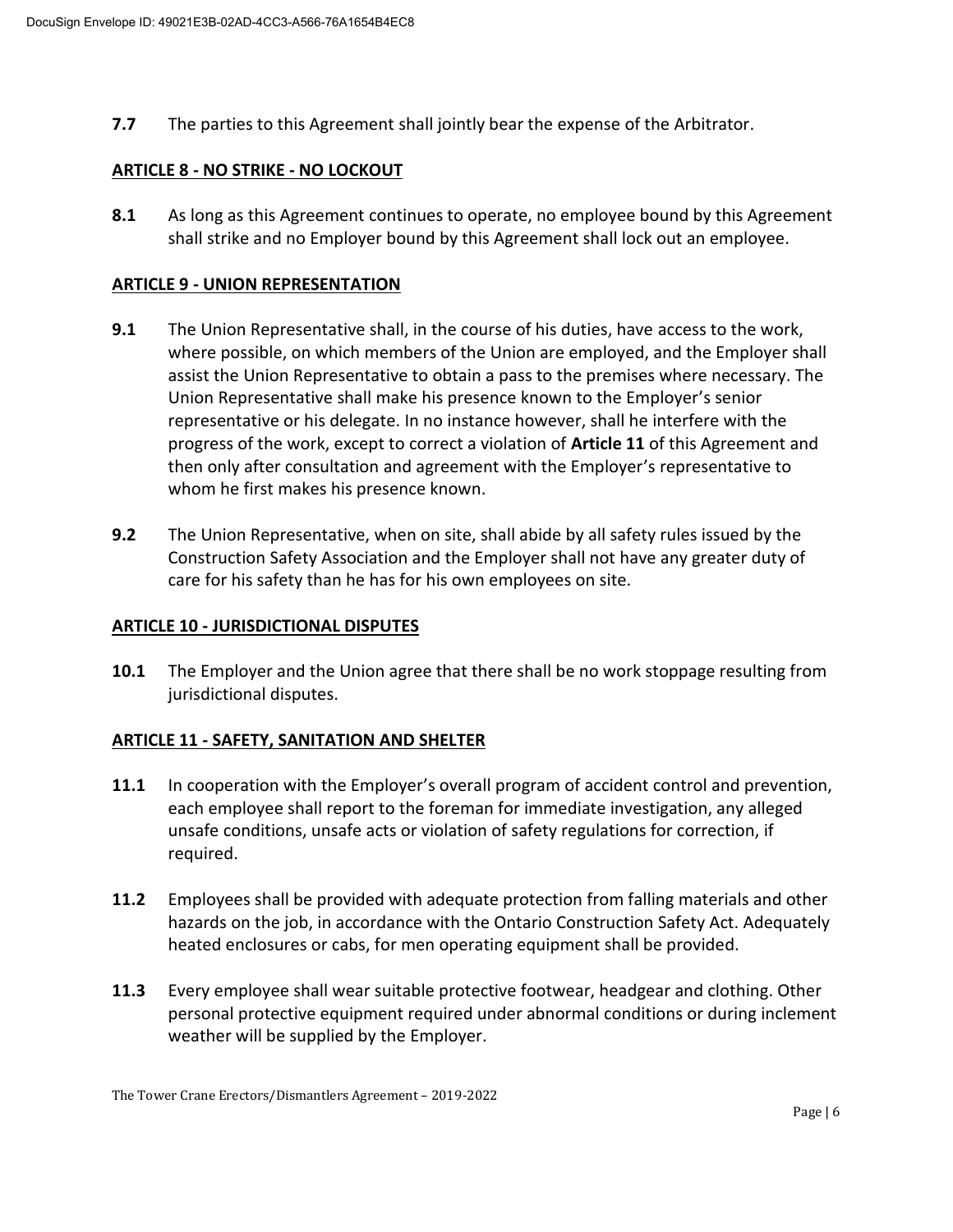- **11.4** The Employer, the employees and the Union agree to abide by the provisions of the appropriate Safety Legislation, Act or Code.
- **11.5** It shall be the responsibility of the Employer to ensure that competent signalman responsible to equipment operators are available when required.
- **11.6** If any employee is injured and receives medical attention by a qualified physician, he will receive his regular wages and other benefits for the full day, if, in the opinion of the physician, he is unfit to return to his regular work or if instructed by his foreman or superintendent to go home, the employee shall be paid his regular wages for any lost time during that day. If, in the opinion of the job superintendent or foreman, another employee is required to leave the job site with the injured employee to assist him in getting medical attention, he too shall be paid his regular wages and other benefits for any lost time incurred that day.
- **11.7** The employee shall notify both the Employer and Union office immediately of an accident.
- **11.8** No employee shall work alone on any project.
- **11.9** Operators of hoisting equipment shall disregard signals from anyone except competent signalmen.
- **11.10** A permanent notation shall be affixed on all cranes, derricks, hoists and similar equipment showing the safe working loads.
- **11.11** The operator of any equipment shall be directly responsible for the safe operation of same.
- **11.12** No entertainment or personal communication devices such as cell phones, Blackberries, iPods and/or similar devices shall be used during working hours, nor shall they be turned on, except during lunch break, regular work breaks, job site emergencies, or where prior approval is obtained from the employee's supervisor.
- **11.13** Where the operator of a crane is required to use radio communication, the Employer shall use its best efforts to ensure that such equipment is in good working condition including using its best efforts to ensure the equipment is operating on a designated frequency and secure channel.
- **11.14** The Employer and the operators of tower cranes agree to abide by the provisions of the Canadian Standards Association Code for Tower Cranes Z248-04 and as amended from time to time.

The Tower Crane Erectors/Dismantlers Agreement – 2019-2022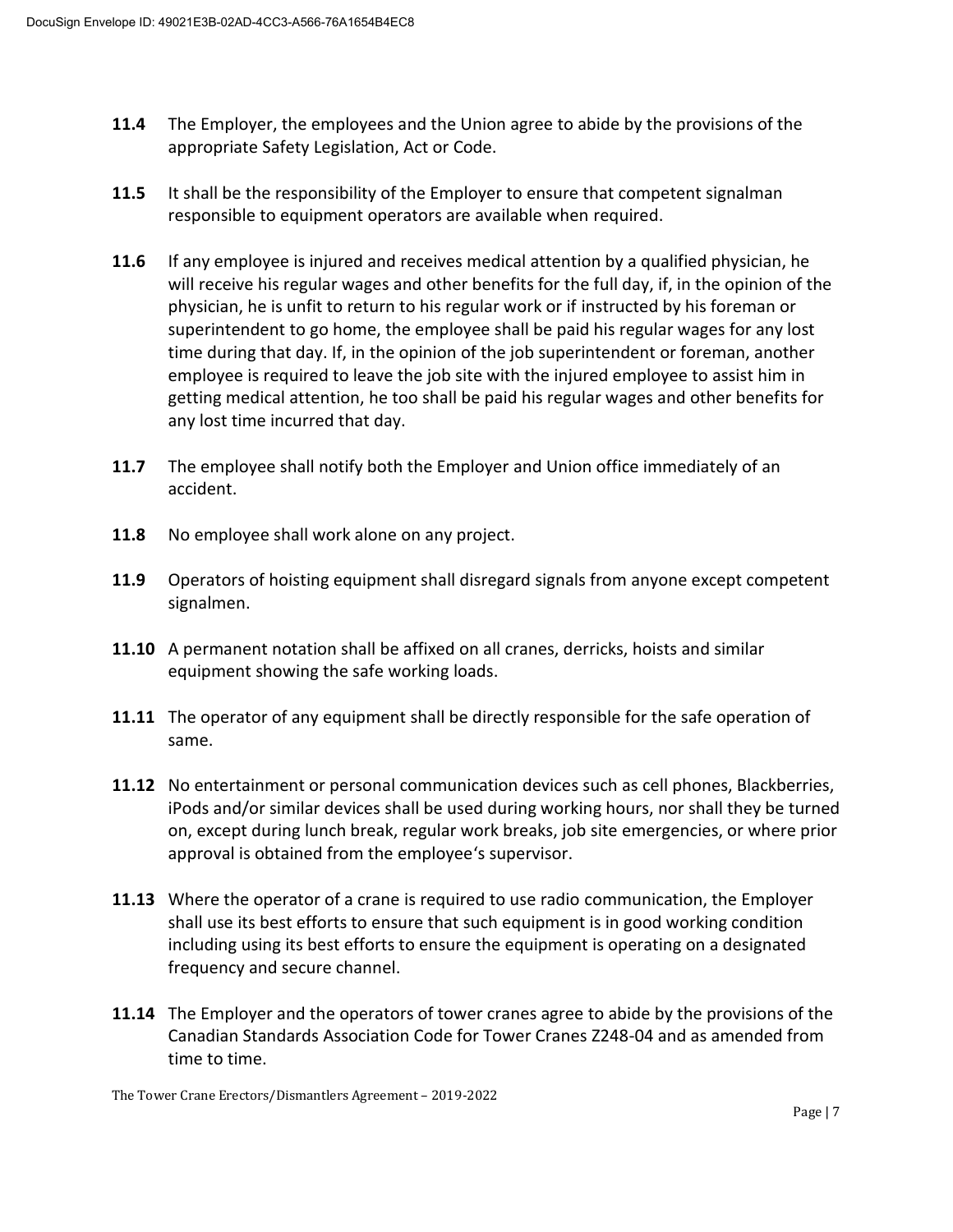- **11.15** The issue of inspecting and testing older cranes to be referred to the working committee at Infrastructure Health and Safety Association (IHSA) for tower cranes.
- **11.16** Where employees are required to ride in company vehicles including cranes such vehicles shall be adequately heated/cooled.
- **11.17** Tower Crane/Mobile Crane cabs shall be adequately heated/cooled.
- **11.19** It shall not be considered a violation of this agreement for employees to refuse to be transported in the cabs of cranes and the employer shall not make this a condition of employment.

#### **ARTICLE 12 - PAYMENT OF WAGES AND LAY-OFF**

- **12.1** Wages shall be paid by cash, cheque or direct deposit at the option of the Employer no later than Thursday of each week or bi-week, during working hours. Each employee shall be given a detailed record of his earnings showing total hours worked, rates of pay, gross wages, allowances, contributions and all deductions and net wages, all in accordance with Federal and Provincial Government Regulations. The tear-off portion of the pay cheque shall identify the Employer and the employee.
- **12.2** In case of lay-off, employees shall be paid up-to-date within seventy-two (72) hours of the time of termination and as per the Employment Standards Act.
- **12.3** In case of lay-off, all men affected by the lay-off and covered by this Agreement, will receive two (2) hours' notice in advance. If the Employer fails to give the employee two (2) hours' notice in advance of lay-off, then the employee shall be paid for an additional two (2) hours. When a man quits a job, he shall give his Employer two (2)hours' notice. If the employee fails to give the Employer two (2)hours' notice, then the employee shall lose two (2)hours pay.
- **12.4** With the exception of honest errors when employees have been unable to cash pay cheques, they shall be paid all future wages by cash or certified cheques.
- **12.5** It shall not be considered a violation of this Agreement for an employee to cease work for continuous failure of the Employer to correct pay shortages or being continuously late in wage payments.
- **12.6** The Employer shall provide all pay cheques and retainable statements to employees in sealed envelopes.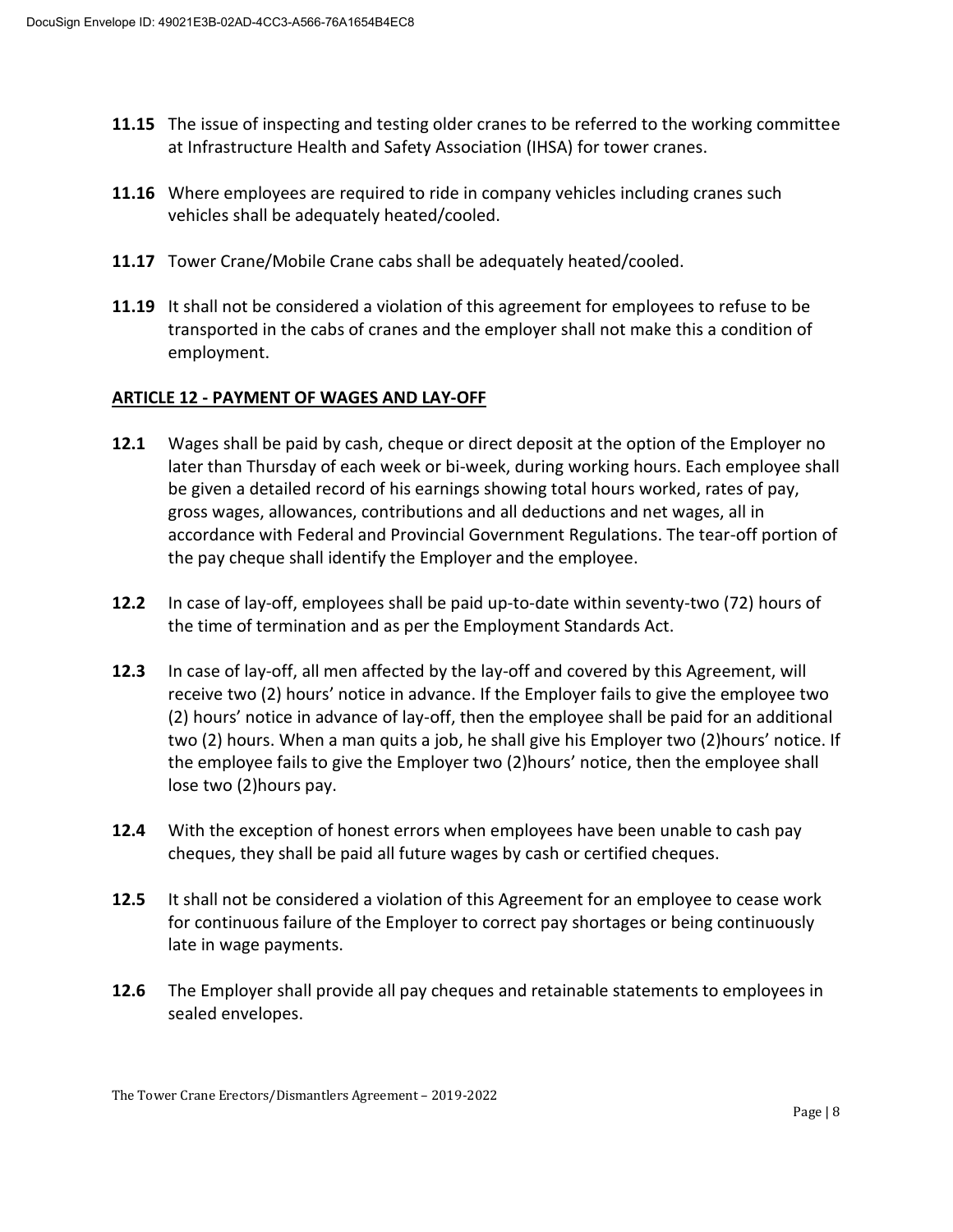### **12.7 LAY-OFF AND RECALL PROCEDURE Lay-off Procedure**

In the event of lay-off of employees covered by this Agreement, the following procedure shall prevail:

- a) First laid-off shall be applicants for membership;
- b) Second laid-off shall be members of the Union from out-of-province working on permits or travel cards;
- c) Third laid-off shall be members of the Union who are in receipt of a retirement pension from the I.U.O.E., Local 793 Pension Plan;
- d) Last laid-off shall be all other members of the Union.

#### **Recall Procedure**

In the event of recall of employees covered by this Agreement, the Employer shall abide by the following procedure, provided the employees to be recalled are capable of performing the required work:

- a) First recalled shall be members of the Union, except those identified in (b), (c) and (d) below;
- b) Second recalled shall be members of the Union who are in receipt of a retirement pension from the I.U.O.E., Local 793 Pension Plan;
- c) Third recalled shall be members of the Union from out-of-province working on permits or travel cards;
- d) Last recalled shall be applicants for membership in the Union.

#### **ARTICLE 13 - GENERAL**

- **13.1** Coffee or work breaks will be recognized on all projects during working hours. There will be one (1) break in the first half and another in the second half of each shift. The time of these breaks will be determined by the project superintendent or job foreman.
- **13.2** Employees will not be required to work more than five (5) hours without a one-half (1/2) hour unpaid lunch break.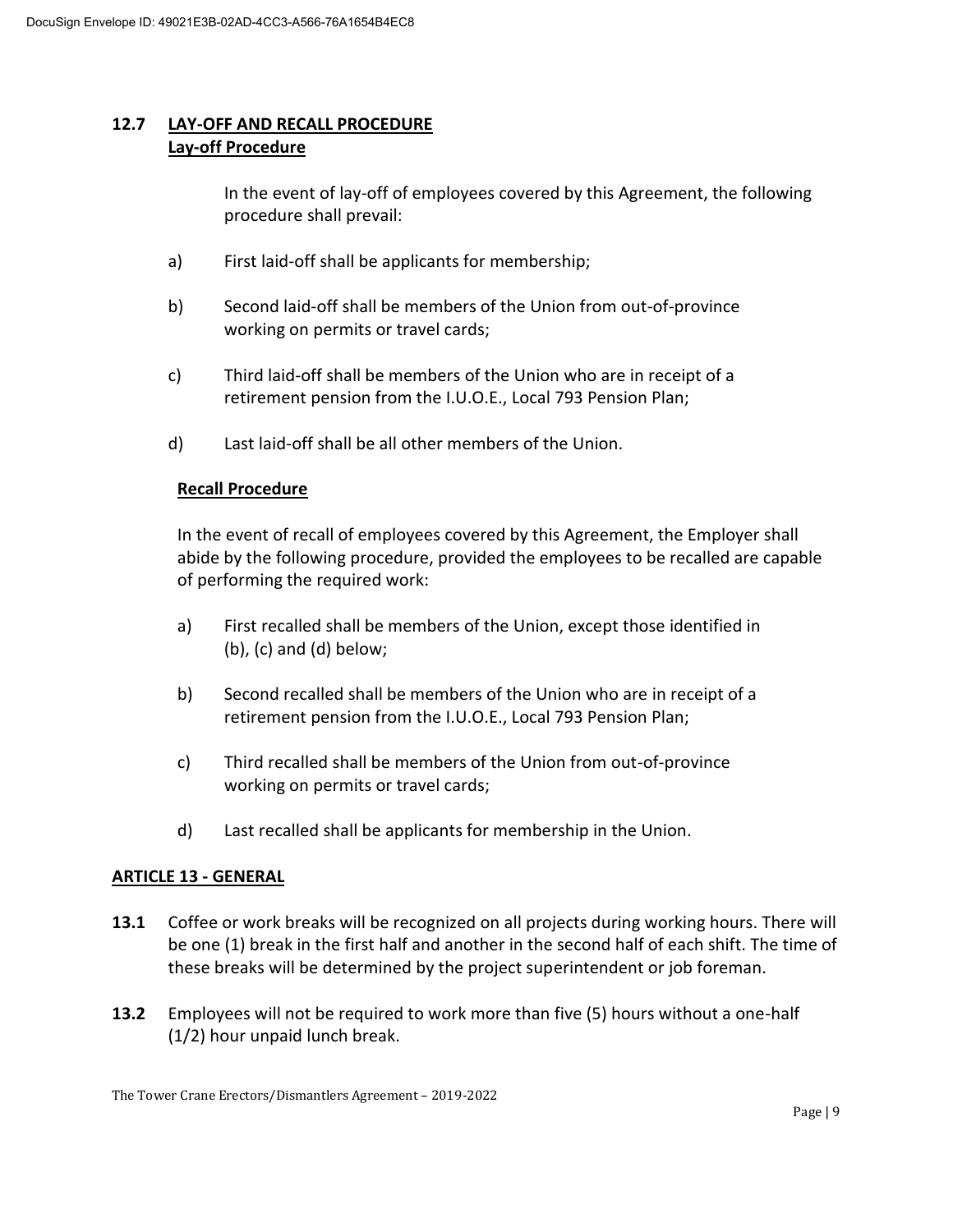**13.3** For the purposes of determining starting and quitting times, the employee shall be paid from the time he is available at the work site, until the designated quitting time as set by the foreman for that work day.

#### **ARTICLE 14 - CLASSIFICATION AND WAGES**

| 4.1 |  |
|-----|--|
|     |  |

| <b>ERECTORS</b> |  |  |
|-----------------|--|--|
|                 |  |  |

| <b>DATE</b> | <b>WAGES</b> | VAC.<br><b>PAY</b> | <b>BENEFIT</b><br><b>PLAN</b> | <b>PENSION</b><br><b>PLAN</b> | <b>TRAINING</b><br><b>FUND</b> | <b>TOTAL</b> |
|-------------|--------------|--------------------|-------------------------------|-------------------------------|--------------------------------|--------------|
| May 1, 2018 | \$44.80      | \$4.48             | \$5.45                        | \$5.59                        | \$0.62                         | \$60.94      |
| May 1, 2019 | \$45.89      | \$4.59             | \$5.65                        | \$5.59                        | \$0.72                         | \$62.44      |
| May 1, 2020 | \$47.02      | \$4.70             | \$5.85                        | \$5.59                        | \$0.77                         | \$63.94      |
| May 1, 2021 | \$48.07      | \$4.81             | \$5.95                        | \$5.59                        | \$0.77                         | \$65.19      |
|             |              |                    |                               |                               |                                |              |

#### **(b) TECHNICIAN "A"**

| <b>DATE</b> | <b>WAGES</b> | VAC.<br><b>PAY</b> | <b>BENEFIT</b><br><b>PLAN</b> | <b>PENSION</b><br><b>PLAN</b> | <b>TRAINING</b><br><b>FUND</b> | <b>TOTAL</b> |
|-------------|--------------|--------------------|-------------------------------|-------------------------------|--------------------------------|--------------|
| May 1, 2018 | \$35.20      | \$3.52             | \$5.45                        | \$5.59                        | \$0.62                         | \$50.38      |
| May 1, 2019 | \$36.29      | \$3.63             | \$5.65                        | \$5.59                        | \$0.72                         | \$51.88      |
| May 1, 2020 | \$37.43      | \$3.74             | \$5.85                        | \$5.59                        | \$0.77                         | \$53.38      |
| May 1, 2021 | \$38.47      | \$3.85             | \$5.95                        | \$5.59                        | \$0.77                         | \$54.63      |

## **TECHNICIAN "B" (3001 TO 6000 HOURS)**

| <b>DATE</b> | <b>WAGES</b> | VAC.<br><b>PAY</b> | <b>BENEFIT</b><br><b>PLAN</b> | <b>PENSION</b><br><b>PLAN</b> | <b>TRAINING</b><br><b>FUND</b> | <b>TOTAL</b> |
|-------------|--------------|--------------------|-------------------------------|-------------------------------|--------------------------------|--------------|
| May 1, 2018 | \$30.87      | \$3.09             | \$5.45                        | \$5.59                        | \$0.62                         | \$45.62      |
| May 1, 2019 | \$31.96      | \$3.20             | \$5.65                        | \$5.59                        | \$0.72                         | \$47.12      |
| May 1, 2020 | \$33.10      | \$3.31             | \$5.85                        | \$5.59                        | \$0.77                         | \$48.62      |
| May 1, 2021 | \$34.15      | \$3.42             | \$5.95                        | \$5.59                        | \$0.77                         | \$49.88      |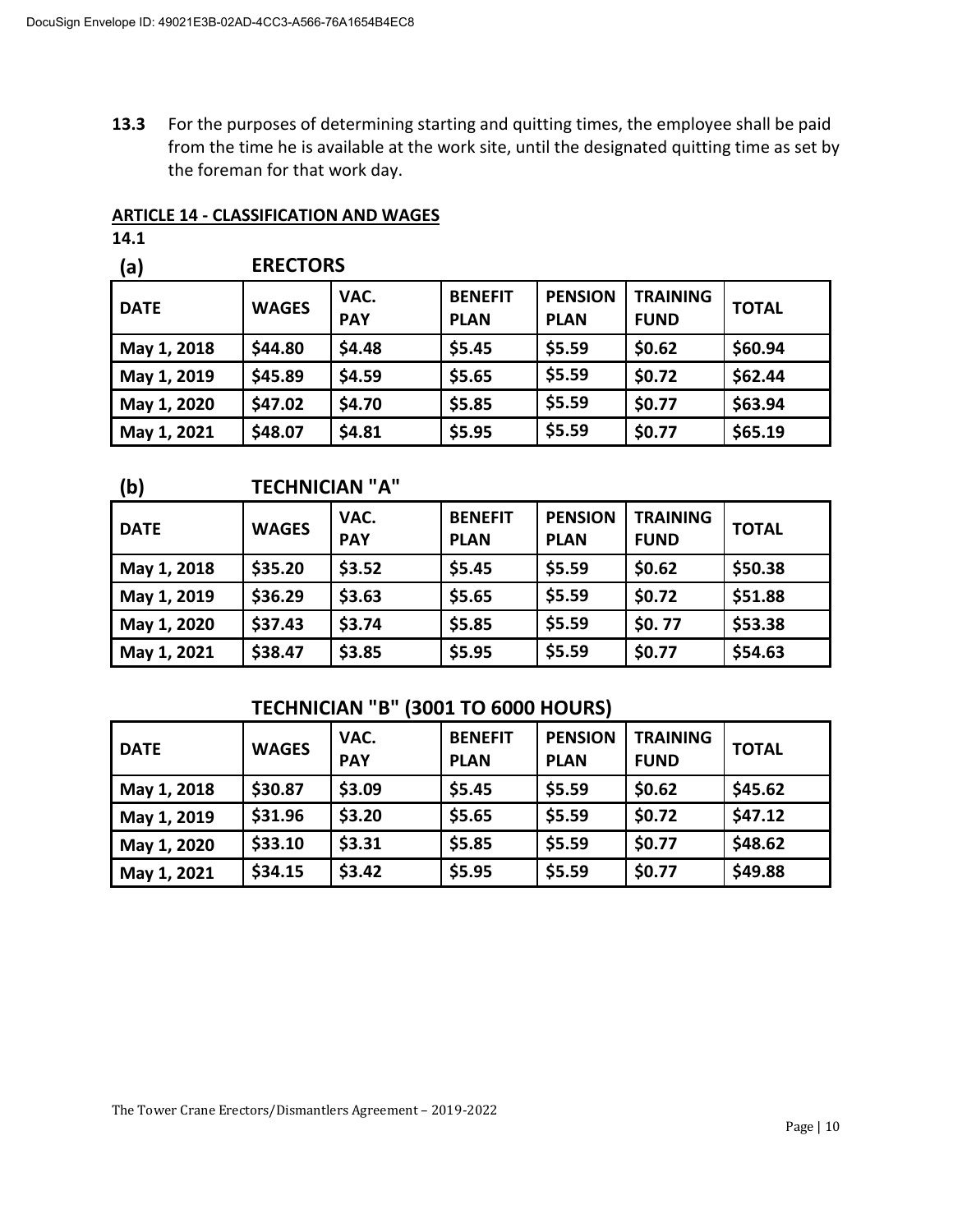| <b>DATE</b> | <b>WAGES</b> | VAC.<br><b>PAY</b> | <b>BENEFIT</b><br><b>PLAN</b> | <b>PENSION</b><br><b>PLAN</b> | <b>TRAINING</b><br><b>FUND</b> | <b>TOTAL</b> |
|-------------|--------------|--------------------|-------------------------------|-------------------------------|--------------------------------|--------------|
| May 1, 2018 | \$28.20      | \$2.82             | \$5.45                        | \$5.59                        | \$0.62                         | \$42.68      |
| May 1, 2019 | \$29.29      | \$2.93             | \$5.65                        | \$5.59                        | \$0.72                         | \$44.18      |
| May 1, 2020 | \$30.43      | \$3.04             | \$5.85                        | \$5.59                        | \$0.77                         | \$45.68      |
| May 1, 2021 | \$31.47      | \$3.15             | \$5.95                        | \$5.59                        | \$0.77                         | \$46.93      |

# **TECHNICIAN "C" (0 TO 3000 HOURS)**

**(c) MECHANIC: "A" - SERVICEMAN**

| <b>DATE</b> | <b>WAGES</b> | VAC.<br><b>PAY</b> | <b>BENEFIT</b><br><b>PLAN</b> | <b>PENSION</b><br><b>PLAN</b> | <b>TRAINING</b><br><b>FUND</b> | <b>TOTAL</b> |
|-------------|--------------|--------------------|-------------------------------|-------------------------------|--------------------------------|--------------|
| May 1, 2018 | \$35.20      | \$3.52             | \$5.45                        | \$5.59                        | \$0.62                         | \$50.38      |
| May 1, 2019 | \$36.29      | \$3.63             | \$5.65                        | \$5.59                        | \$0.72                         | \$51.88      |
| May 1, 2020 | \$37.43      | \$3.74             | \$5.85                        | \$5.59                        | \$0.77                         | \$53.38      |
| May 1, 2021 | \$38.47      | \$3.85             | \$5.95                        | \$5.59                        | \$0.77                         | \$54.63      |

# **MECHANIC: "B" – SERVICEMAN (3001 TO 6000 HOURS)**

| <b>DATE</b> | <b>WAGES</b> | VAC.<br><b>PAY</b> | <b>BENEFIT</b><br><b>PLAN</b> | <b>PENSION</b><br><b>PLAN</b> | <b>TRAINING</b><br><b>FUND</b> | <b>TOTAL</b> |
|-------------|--------------|--------------------|-------------------------------|-------------------------------|--------------------------------|--------------|
| May 1, 2018 | \$30.87      | \$3.09             | \$5.45                        | \$5.59                        | \$0.62                         | \$45.62      |
| May 1, 2019 | \$31.96      | \$3.20             | \$5.65                        | \$5.59                        | \$0.72                         | \$47.12      |
| May 1, 2020 | \$33.10      | \$3.31             | \$5.85                        | \$5.59                        | \$0.77                         | \$48.62      |
| May 1, 2021 | \$34.15      | \$3.42             | \$5.95                        | \$5.59                        | \$0.77                         | \$49.88      |

# **MECHANIC: "C" - SERVICEMAN (0 TO 3000 HOURS)**

| <b>DATE</b> | <b>WAGES</b> | VAC.<br><b>PAY</b> | <b>BENEFIT</b><br><b>PLAN</b> | <b>PENSION</b><br><b>PLAN</b> | <b>TRAINING</b><br><b>FUND</b> | <b>TOTAL</b> |
|-------------|--------------|--------------------|-------------------------------|-------------------------------|--------------------------------|--------------|
| May 1, 2018 | \$28.20      | \$2.82             | \$5.45                        | \$5.59                        | \$0.62                         | \$42.68      |
| May 1, 2019 | \$29.29      | \$2.93             | \$5.65                        | \$5.59                        | \$0.72                         | \$44.18      |
| May 1, 2020 | \$30.43      | \$3.04             | \$5.85                        | \$5.59                        | \$0.77                         | \$45.68      |
| May 1, 2021 | \$31.47      | \$3.15             | \$5.95                        | \$5.59                        | \$0.77                         | \$46.93      |

The Tower Crane Erectors/Dismantlers Agreement – 2019-2022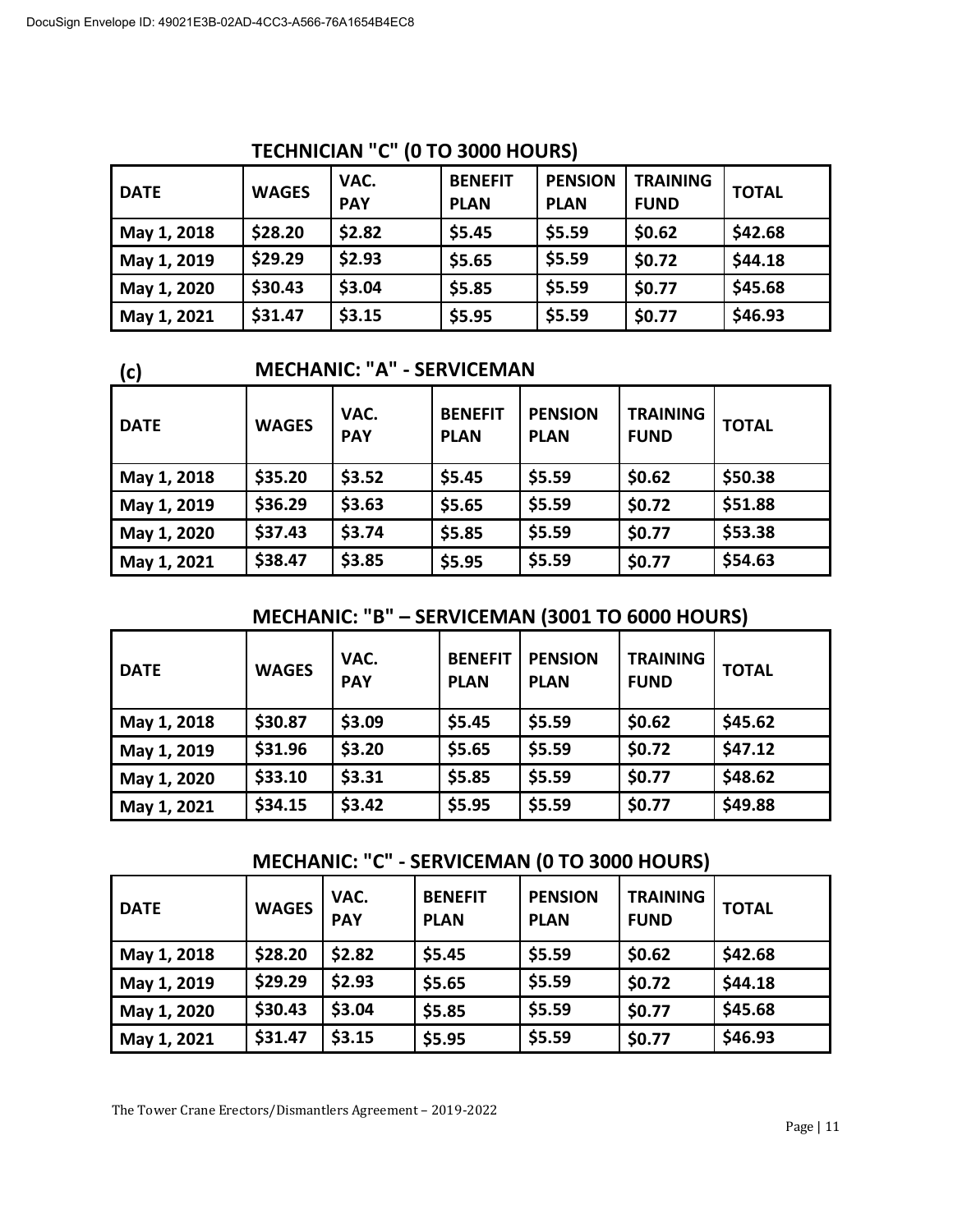| (d)         | Operators or christing and skyway type cranes, mobile truck<br>cranes, crawler cranes and all similar equipment: |                    |                               |                               |                                |              |  |  |
|-------------|------------------------------------------------------------------------------------------------------------------|--------------------|-------------------------------|-------------------------------|--------------------------------|--------------|--|--|
| <b>DATE</b> | <b>WAGES</b>                                                                                                     | VAC.<br><b>PAY</b> | <b>BENEFIT</b><br><b>PLAN</b> | <b>PENSION</b><br><b>PLAN</b> | <b>TRAINING</b><br><b>FUND</b> | <b>TOTAL</b> |  |  |
| May 1, 2018 | \$45.68                                                                                                          | \$4.57             | \$5.45                        | \$5.59                        | \$0.62                         | \$61.91      |  |  |
| May 1, 2019 | \$46.75                                                                                                          | \$4.68             | \$5.67                        | \$5.59                        | \$0.72                         | \$63.41      |  |  |
| May 1, 2020 | \$47.87                                                                                                          | \$4.79             | \$5.89                        | \$5.59                        | \$0.77                         | \$64.91      |  |  |
| May 1, 2021 | \$48.89                                                                                                          | \$4.89             | \$6.02                        | \$5.59                        | \$0.77                         | \$66.16      |  |  |

# **(d) Operators of climbing and skyway type cranes, mobile truck**

**(e) Operators of forklifts, Pitman type hydraulic cranes under ten (10) tons, concrete pumps and pumpcretes on job sites:**

| <b>DATE</b> | <b>WAGES</b> | VAC.<br><b>PAY</b> | <b>BENEFIT</b><br><b>PLAN</b> | <b>PENSION</b><br><b>PLAN</b> | <b>TRAINING</b><br><b>FUND</b> | <b>TOTAL</b> |
|-------------|--------------|--------------------|-------------------------------|-------------------------------|--------------------------------|--------------|
| May 1, 2018 | \$43.81      | \$4.38             | \$5.45                        | \$5.59                        | \$0.62                         | \$59.85      |
| May 1, 2019 | \$44.90      | \$4.49             | \$5.65                        | \$5.59                        | \$0.72                         | \$61.35      |
| May 1, 2020 | \$46.04      | \$4.60             | \$5.85                        | \$5.59                        | \$0.77                         | \$62.85      |
| May 1, 2021 | \$47.08      | \$4.71             | \$5.95                        | \$5.59                        | \$0.77                         | \$64.10      |

# **(f) EDM-B Certified Man and Hoist Erector**

| <b>DATE</b> | <b>WAGES</b> | VAC.<br><b>PAY</b> | <b>BENEFIT</b><br><b>PLAN</b> | <b>PENSION</b><br><b>PLAN</b> | <b>TRAINING</b><br><b>FUND</b> | <b>TOTAL</b> |
|-------------|--------------|--------------------|-------------------------------|-------------------------------|--------------------------------|--------------|
| May 1, 2019 | \$43.81      | \$4.38             | \$5.45                        | \$5.59                        | \$0.62                         | \$59.85      |
| May 1, 2020 | \$44.90      | \$4.49             | \$5.65                        | \$5.59                        | \$0.72                         | \$61.35      |
| May 1, 2021 | \$46.04      | \$4.60             | \$5.85                        | \$5.59                        | \$0.77                         | \$62.85      |

# **(g) EDM-T Certified Man and Hoist Erector**

| <b>DATE</b> | <b>WAGES</b> | VAC.<br><b>PAY</b> | <b>BENEFIT</b><br><b>PLAN</b> | <b>PENSION</b><br><b>PLAN</b> | <b>TRAINING</b><br><b>FUND</b> | <b>TOTAL</b> |
|-------------|--------------|--------------------|-------------------------------|-------------------------------|--------------------------------|--------------|
| May 1, 2019 | \$36.29      | \$3.63             | \$5.65                        | \$5.59                        | \$0.72                         | \$51.88      |
| May 1, 2020 | \$37.43      | \$3.74             | \$5.85                        | \$5.59                        | \$0.77                         | \$53.38      |
| May 1, 2021 | \$38.47      | \$3.85             | \$5.95                        | \$5.59                        | \$0.77                         | \$54.63      |

The Tower Crane Erectors/Dismantlers Agreement – 2019-2022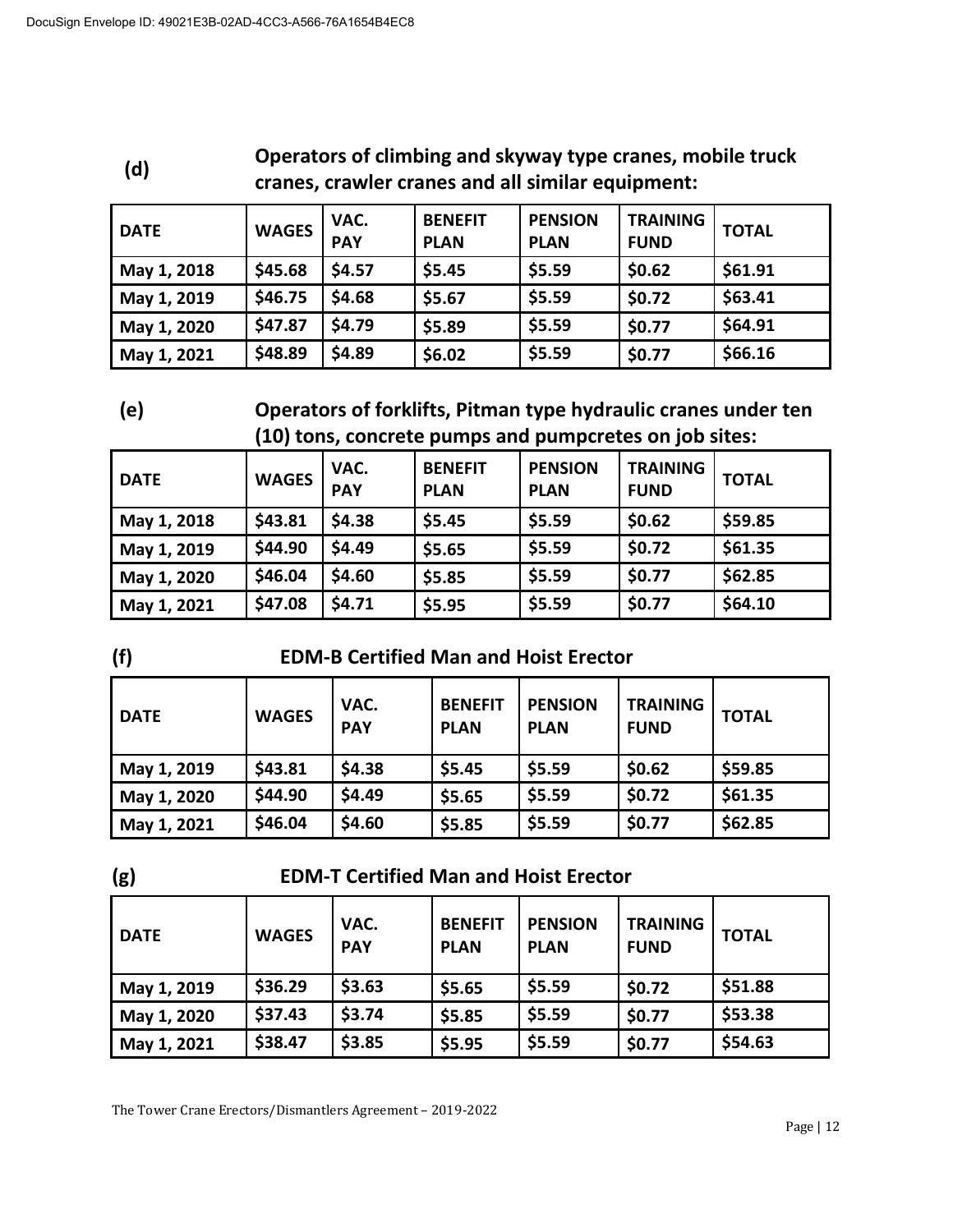- **14.2** All new equipment introduced by Manufacturers during the life of this Agreement or not appearing as listed in **Article 14.1** shall be confirmed by letter to the Union, 2245 Speers Road, Oakville, before being put into production.
- **14.3** Equipment operators and/or crews shall not be replaced by working foremen, mechanics, or those above the rank of working foreman for the purpose of overtime or reduction in crews, unless crews voluntarily decline such work; in which case other regular operators or crews shall be given the first opportunity for such work, for production.
- **14.4** The Union will consider all reasonable requests that an employee of the Employer shall be made an apprentice. It shall fall within the jurisdiction of the Employer to specify within reason the nature of the work which the apprentice is capable of performing.

#### **ARTICLE 15- APPRENTICES**

#### **MOBLIE AND TOWER CRANE**

**15.1 a) (i)** Indentured Apprentices (except Tower Crane Apprentices) shall be paid in accordance with the following schedule:

0 to 2,000 hours worked — 50% of Licensed Journeyman Base Rate 2,001 to 4,000 hours worked — 65% of Licensed Journeyman Base Rate 4,001 to 6,000 hours worked — 80% of Licensed Journeyman Base Rate

The trustees of the Operating Engineers Training Institute of Ontario shall determine at its sole discretion the length of term, the qualifications required to progress to the next term and the scheduling of in-school training, and such judgment shall not be made the subject of a grievance.

**(ii)** Indentured Tower Crane Apprentices shall be paid in accordance with the following schedule:

0 to 2,000 hours worked — 50% of Licensed Journeyman Base Rate 2,001 to 3,000 hours worked — 75% of Licensed Journeyman Base Rate

The trustees of the Operating Engineers Training Institute of Ontario shall determine at its sole discretion the length of term, the qualifications required to progress to the next term and the scheduling of in-school training, and such judgement shall not be made the subject of a grievance.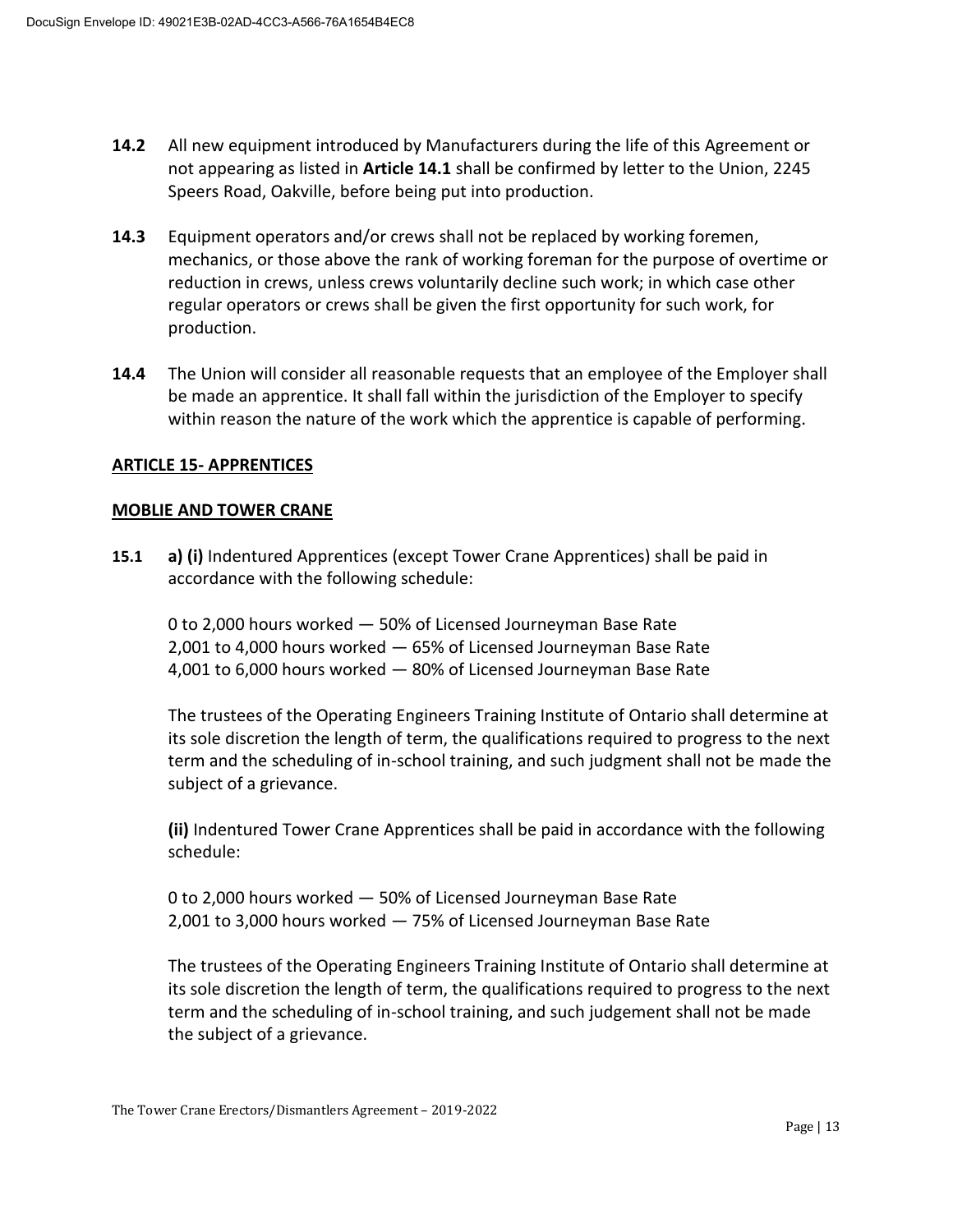**(iii)** When an apprentice has accumulated 6,000 hours worked or credited (or 3,000 hours worked or credited in the case of tower crane apprentices) and has not yet attended his or her final training session at the Operating Engineers Training Institute of Ontario the apprentice shall continue to be paid at the apprentice's most recent rate of pay until the completion of formal training at the Operating Engineers Training Institute of Ontario and the receipt of his or her final results from the Operating Engineers Training Institute of Ontario.

**b)** All Apprentices must register at the appropriate Union District Office in their area and also on the master list at the Training Centre.

**c)** Employers shall request Apprentices through the Union District Offices who, in turn, will notify the Training Fund at 2245 Speers Road, Oakville. All dispatching of Apprentices shall be done from the appropriate Union District Office under the direction of the Training Fund.

**d)** Present oiler-drivers will remain and as additional personnel are required, indentured Apprentices will be dispatched to the Employer in accordance with Article (c) above.

**e)** Employers will make every effort to keep Apprentices on a steady basis in order to complete their apprenticeship hours as quickly as possible.

**f)** Each Apprentice shall, as a condition of employment, be required to comply with and complete all apprenticeship requirements including completing all required hours of work under appropriate conditions including proper rates of pay, appropriate work experience and the attendance of all training courses as specified by the Training Standards of the Operating Engineers Training Institute of Ontario.

**g)** An Apprentice who:

**1)** Completes his hours of on-the-job training;

**2)** Completes all related training;

**3)** Successfully obtains his Certificate of Qualification from the Ministry of Colleges & Universities will no longer be classified as an Apprentice and will then become the junior Hoisting Engineer with the Employer under all the terms and conditions of the applicable Schedule.

**h)** All Apprentices must abide by the Rules and Regulations as spelled out in the Training Standards of the Training Fund.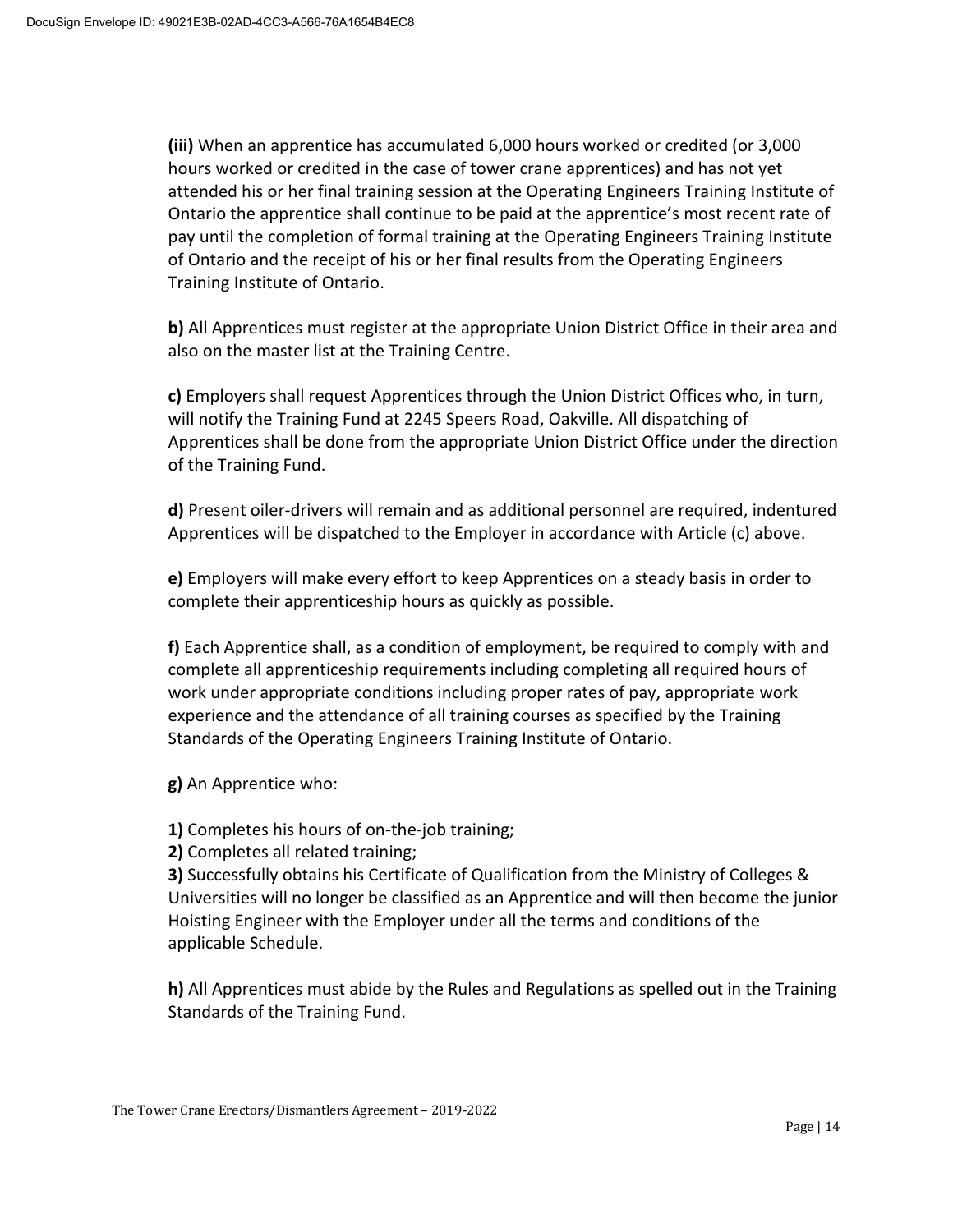#### **MAN AND MATERIAL HOIST**

**15.2** The Employer and International Union of Operating Engineers, Local 793 agree that there shall be a progression in place with a minimum number of hours worked before recognizing an employee as a man and material hoist journeyman. It is further agreed that in order to be classified as a man and material hoist journeyman, said employee must hold a valid EDM-T certificate. Until becoming a journeyperson, the employee will be classified as a trainee. The progression and hours are as follows:

**a)** First Level - First year man and material hoist trainee shall receive seventy percent (70%) of classification 14.1(g) hourly wage rates and be required to work a minimum of 2000 hours before graduating to the second level;

**b)** Second Level - Second year man and material hoist trainee shall receive eighty percent (80%) of classification 14.1 (g) hourly wage rates and be required to work a minimum of 4000 hours before graduating to the third level;

**c)** Third Level - Third year man and material hoist trainee shall receive ninety percent (90%) of classification 14.1 (g) hourly wage rates and be required to work a minimum of 6000 hours.

**d)** After a total of 6000 hours worked, the man and material hoist trainee shall receive the full classification 14.1 (g) hourly wage rate.

#### **TOWER CRANE ERECTORS**

**15.2** The Employer and International Union of Operating Engineers, Local 793 agree that there shall be a progression in place with a minimum number of hours worked before recognizing an employee as a tower crane erector. Until becoming a journeyperson, the employee will be classified as a trainee. The progression and hours are as follows:

**a)** First Level - First year erector trainee shall receive sixty percent (60%) of classification 14.1(a) hourly wage rates and be required to work a minimum of 2000 hours before graduating to the second level;

**b)** Second Level - Second year erector trainee shall receive seventy percent (70%) of classification 14.1 (a) hourly wage rates and be required to work a minimum of 4000 hours before graduating to the third level;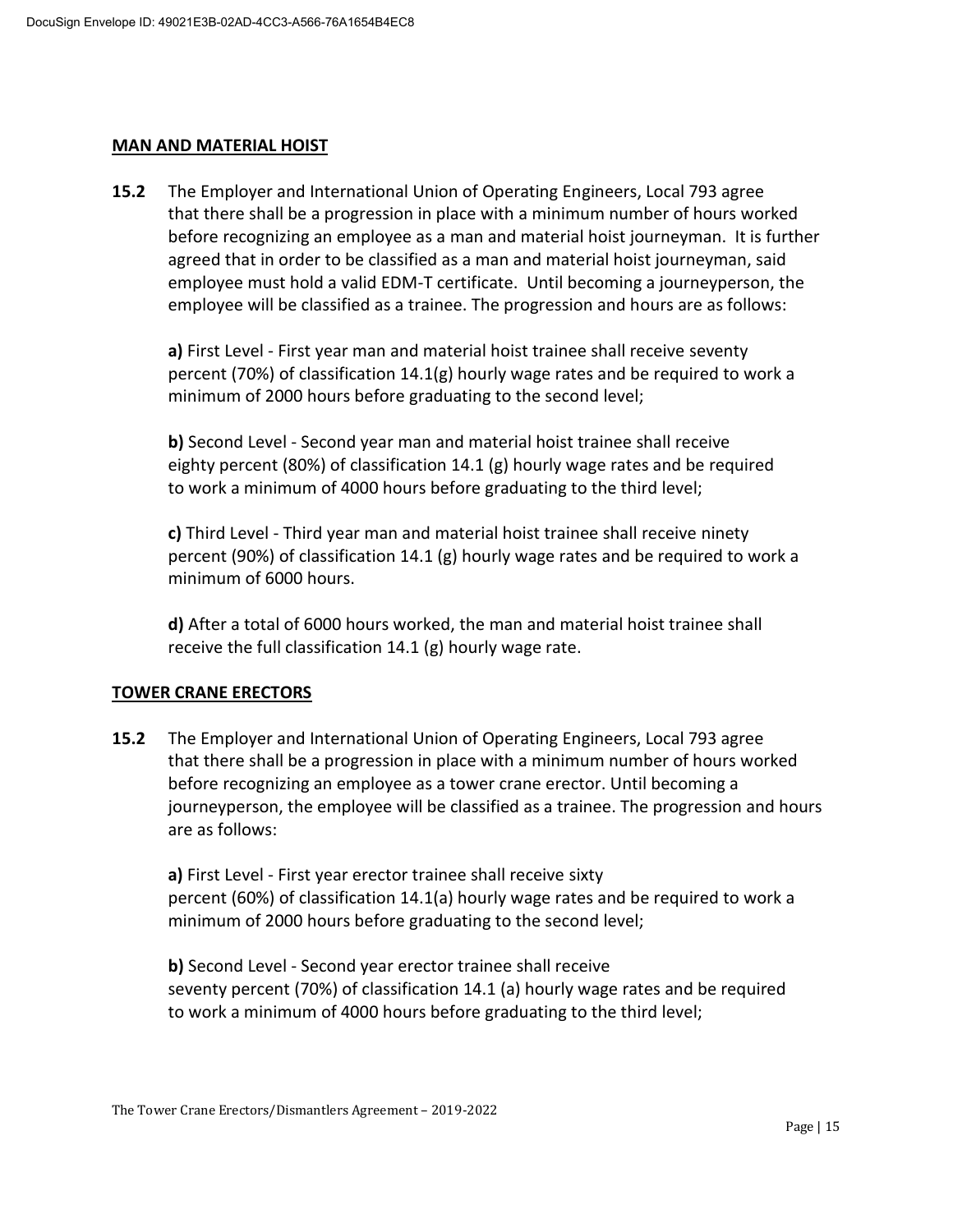**c)** Third Level - Third year erector trainee shall receive eighty percent (80%) of classification 14.1 (a) hourly wage rates and be required to work a minimum of 6000 hours.

**d)** After a total of 6000 hours worked, the erector trainee shall receive the full classification 14.1 (a) hourly wage rate.

#### **ARTICLE 16 - HOURS OF WORK AND OVERTIME**

- **16.1** The standard work day for employees operating equipment shall be not more than eight (8) hours between 7:00 a.m. and 5:30 p.m. at straight time.
- **16.2** Any work performed before 7:00 a.m. or after 5:30 p.m. Monday through Friday shall be deemed overtime work.
- **16.3** Double the regular rate shall be paid for all work in excess of eight (8) hours per day, Monday through Friday, except for travel time back to the Employer's yard which shall be at a maximum time of one and one-half (1-1/2) times the regular rate.
- **16.4** All work performed on Saturdays, Sundays and Statutory Holidays shall be paid for at double (2x) the regular day shift rate.
- **16.5** An employee who reports for work as usual, unless directed not to report the previous day by the Employer, shall receive a minimum of two (2) hours' pay at the applicable rate and shall remain at other work of his craft if requested by the foreman. An employee directed to work afternoon lunch period and who commences to work shall only receive pay for hours worked. This clause applies also to second and third shifts.

**Shift Premium** - The Employer agrees to pay a premium rate to employees other than employees for any work performed on a second or third shift, from Monday to Friday inclusive, on the following basis -

**Second Shift** - A premium shall be paid of one dollar and fifty cents (\$1.50) per hour for each hour worked by each employee in excess of the employee's regular straight time hourly rate of pay for any hours worked during the period of eight hours on a second shift which may commence any time from 12:00 noon until 5:30 p.m.

**Third Shift** - A premium shall be paid of two dollars (\$2.00) per hour for each hour worked by each employee in excess of the employee's regular straight time hourly rate of pay for any hours worked during the period of eight hours on a third shift which may commence an any time from 5:30 p.m. until 12:00 midnight.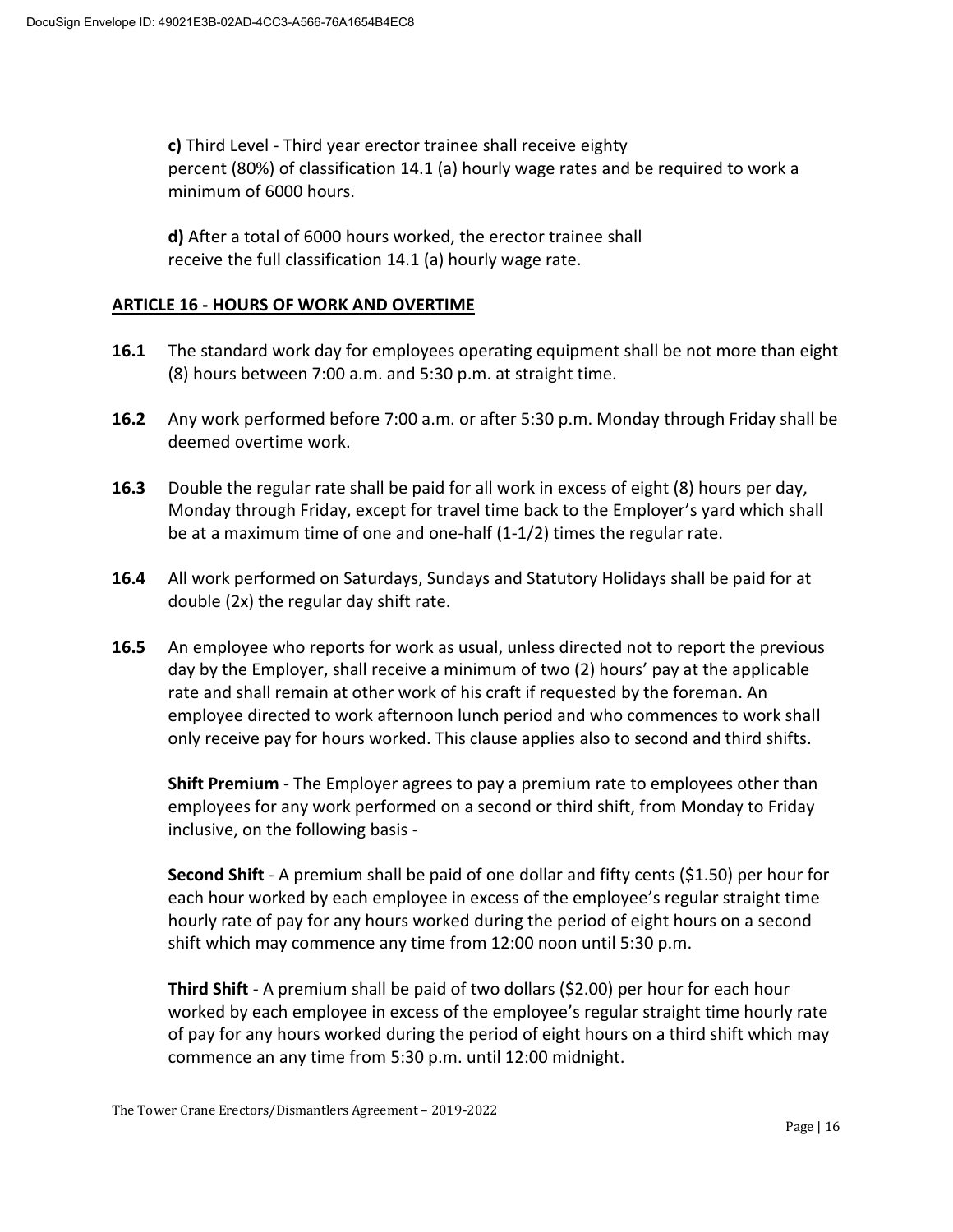#### **ARTICLE 17 - LIVING ALLOWANCE AND ACCOMMODATION**

**17.1** The following travel allowance will be paid to an employee who is sent to a job site beyond twenty-five (25) miles from City Hall, Toronto, provided that it is agreed and understood that an employee cannot obtain the benefits of **Article 15.3** and **16.1** both and if the employee is requested to pick up and drive a mobile or other unit from the Employer's yard to the job site, that neither of the benefits of Article 15.3 or Article 16.1 shall be obtainable in respect of the travel from the employee's home to the Employer's yard or from the Employer's yard to the employee's home.

| 25 - 50 miles  | - \$26.25 per day worked                   |
|----------------|--------------------------------------------|
| 51 - 100 miles | - \$31.50 per day worked                   |
| Over 100 miles | - \$52.50 per day, seven (7) days per week |

It is agreed and understood that where the employee uses an Employer-provided means of transportation to or from the work site, then the above travel allowance shall not be paid.

#### **ARTICLE 18 - HOLIDAYS AND VACATION PAY**

**18.1** All work performed on the following Holidays shall be paid for at double the regular rate of wages:

| New Year's Day                                  | Good Friday   | Victoria Day      |  |  |
|-------------------------------------------------|---------------|-------------------|--|--|
| Canada Day                                      | Civic Holiday | Labour Day        |  |  |
| <b>Thanksgiving Day</b>                         | Christmas Day | <b>Family Day</b> |  |  |
| and other civic and national holidays declared. |               |                   |  |  |

- **18.2** When any of the foregoing Holidays fall on a Saturday or Sunday then the next day (Monday) or a day mutually agreed upon by the Union and the Employer shall be recognized as the Holiday.
- **18.3** It is understood that the Employer has the right to determine a vacation period and shut down its operations during that time.
- **18.4 a)** Vacation Pay shall be paid by cheque or cash, according to the Ontario Vacation with Pay Act.

Vacation Pay shall, for all employees covered by this Agreement, be paid at the rate of ten percent (10%) of gross wages, excluding the pension portion thereof, on June, September, December and March 1st of each year.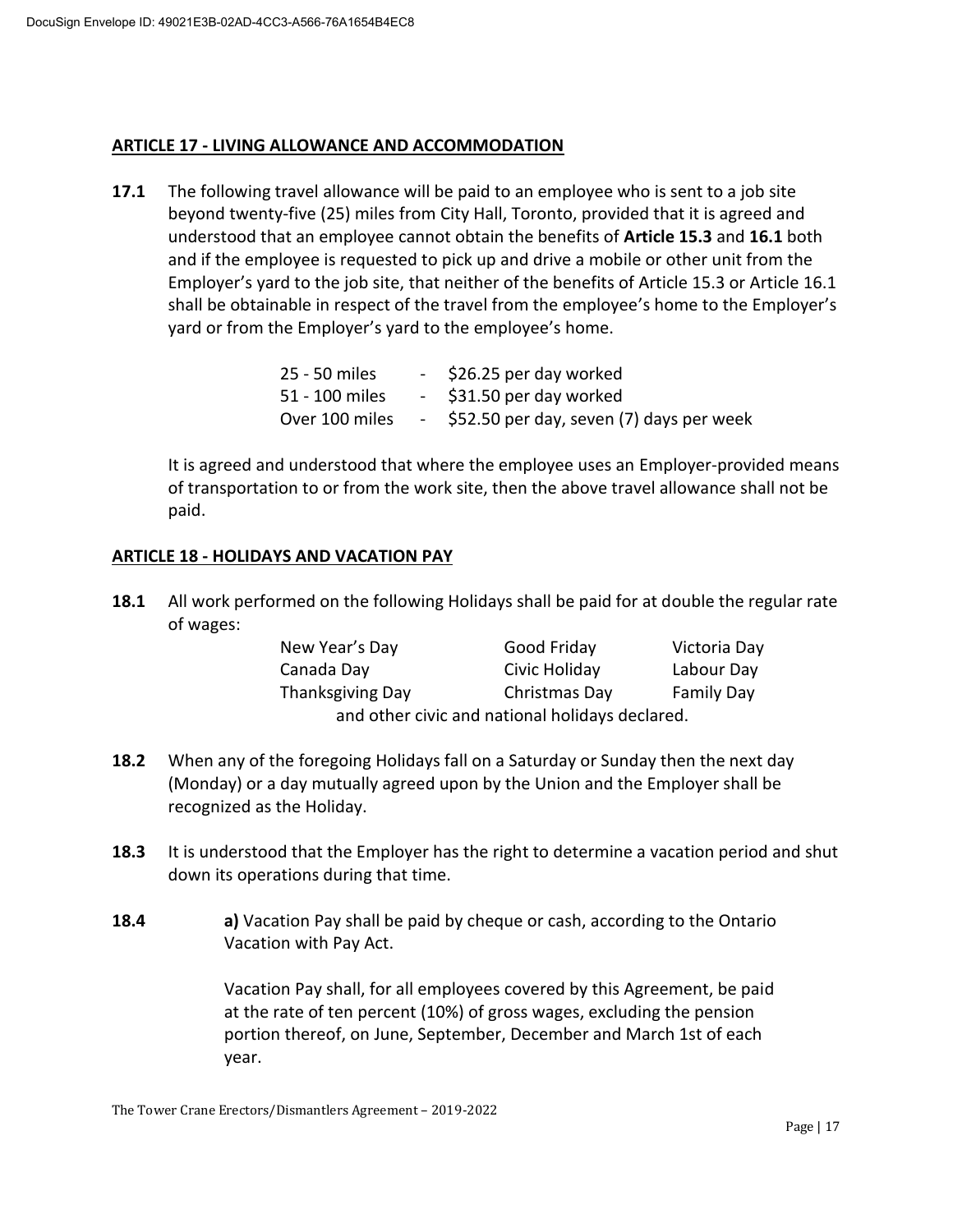Vacation Pay shall include five percent (5%) in lieu of payment for Statutory Holidays.

**b)** Employees may take their vacation at any time of the year, provided arrangements for adequate replacement during holiday period have been arrived at with the Employer.

#### **ARTICLE 19 - GOVERNMENT LEGISLATION**

**19.1** In the event that any of the provisions of this Collective Agreement are found to be in conflict with any valid and applicable Federal or Provincial law now existing, or hereinafter enacted, it is agreed that such law shall supersede the conflicting provisions without in any way affecting the remainder of the Agreement.

#### **ARTICLE 20- CRAFT JURISDICTION**

**20.1** Mobile Truck Cranes, Skyway and Climbing type Cranes, Locomotive Cranes, Derricks, A. frame and boom trucks, Pitman and the like, Bullmoose and Austin Western Type Cranes, Air Tuggers, Power Hoists, all Clams, Shovels, Backhoes, Draglines, Piledrivers, Gradalls, Mine Hoists, Chimney Hoist, Overhead Hoists and Cranes, Sidebooms, Booms of all types mounted on Tractors, Trenching Machines, Self-propelled Drills, Graders;, Scrapers, Emcos, Bulldozers, Front-end Loaders and similar types of equipment. Rail Engines, Dinky and the like. Welding Machines driven by internal combustion engines. Batching plants of all types, Air Compressors, Temporary Heating Plants. Wellpoint systems, Gas Steam or Diesel driven Generators and Pumps of all types. Concrete Pumps, Mixers and Mobiles, Overhead Loaders, Asphalt Spreaders, Pneumatic propelled Drills. Compaction Equipment, Forklifts and Ross Carrier, Mucking Machines, Farm and Industrial Tractors with attachments. Oilers, Truck Crane Driver, Mobile Street Sweepers, Caisson Boring Machines, Asphalt Rollers, Foremen, Tunnel Boring Machines. Dredges - suction and dipper. Conveyors, regardless of motive power. Heating Units such as Herman Nelson and Dravo, Rotary Drills, Tunnel Motors, Elevators all types used in construction, temporary or permanent. Power driven Jumbo Form Setters. Self propelled tar pipelining machines. Highline Cableways. Deck engine. Pneumatic heading machines tunnel. Road oil mixing machine. Ship loaders, Crushing plants, Elevating Grader. Lift Slab Machine, Motor, Patrols, Pneumatic Pipebending machines, Power Screed, Helicopter winch Pipebending machines, Power Screed, Helicopter winch operators, and all other classifications of equipment as listed in the Union's Constitution.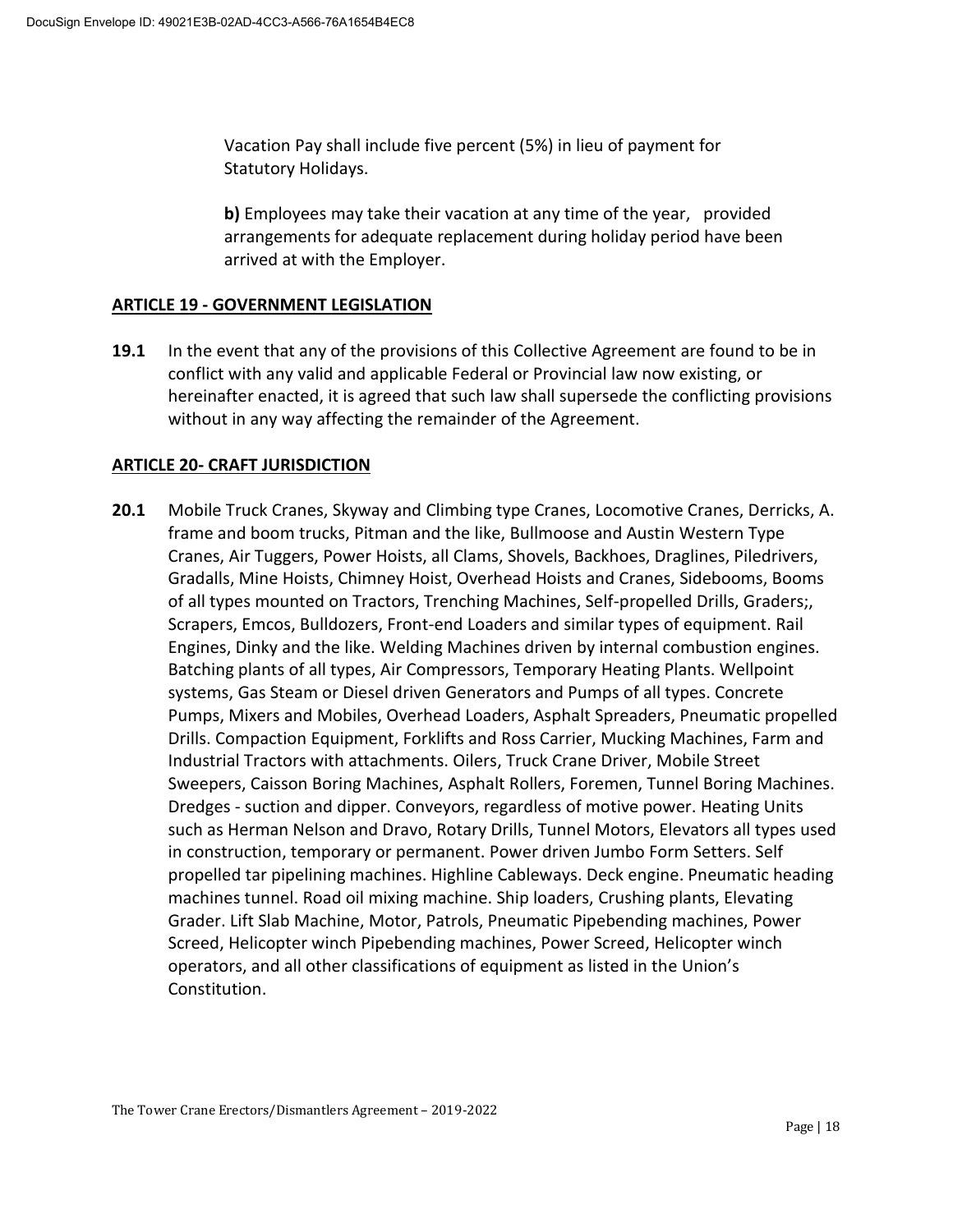#### **ARTICLE 21 - WELFARE AND PENSION PLANS**

#### **Classification and Wages 14.1-(a), (b), (c), (e), (f), (g)**

#### **Effective May 1st, 2018, Employers shall contribute in total:**

**21.1 a)** Eleven Dollars and Four Cents (\$11.04) per hour to the International Union of Operating Engineers, Local 793 Members Life and Health Benefit Trust of Ontario (the "Health Plan") and to the International Union of Operating Engineers, Local 793 Members Pension Benefit Trust of Ontario (the "Pension Plan") for each hour earned by each employee in his employ.

**Effective May 1st, 2019,** the total Employer contributions of Eleven Dollars and Four Cents (\$11.04) shall increase to Eleven Dollars and Twenty-Four Cents (\$11.24) per hour.

**Effective May 1st, 2020,** the total Employer contributions of Eleven Dollars and Twenty-Four Cents (\$11.24) shall increase to Eleven Dollars and Forty-Four Cents (\$11.44) per hour.

**Effective May 1st, 2021**, the total Employer contributions of Eleven Dollars and Forty-Four Cents (\$11.44) shall increase to Eleven Dollars and Fifty-Four Cents (\$11.54) per hour.

**b**) It is agreed that Employers shall make a single monthly payment to an independent administrator appointed by the Trustees of the Health Plan and the Pension Plan for contributions owing to the two plans. The administrator shall be responsible for ensuring that the contributions are allocated & made on behalf of each Employer & employee to the Health Plan & the Pension Plan, as set out in this Agreement.

#### **Classification and Wages 14.1-(d)**

#### **Effective May 1st, 2019, Employers shall contribute in total:**

**a)** Eleven Dollars and Twenty-Six Cents (\$11.26) per hour to the International Union of Operating Engineers, Local 793 Members Life and Health Benefit Trust of Ontario (the "Health Plan") and to the International Union of Operating Engineers, Local 793 Members Pension Benefit Trust of Ontario (the "Pension Plan") for each hour earned by each employee in his employ.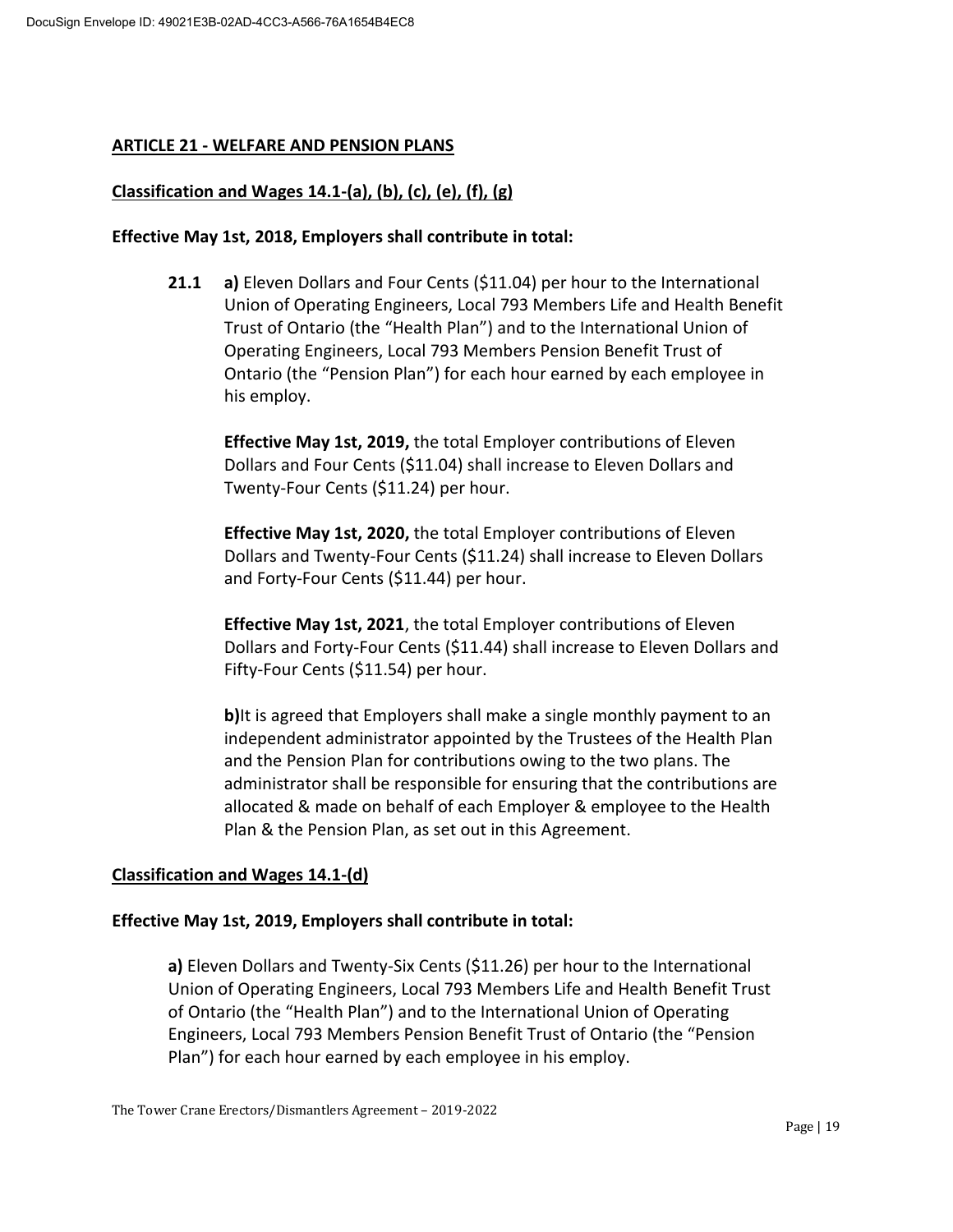**Effective May 1st, 2020**, the total Employer contributions of Eleven Dollars and Twenty-Six Cents (\$11.26) shall increase to Eleven Dollars and Forty-Eight Cents (\$11.48) per hour.

**Effective May 1st, 2021,** the total Employer contributions of Eleven Dollars and Forty-Eight Cents (\$11.48) shall increase to Eleven Dollars and Sixty-One Cents (\$11.61) per hour.

**b)**It is agreed that Employers shall make a single monthly payment to an independent administrator appointed by the Trustees of the Health Plan and the Pension Plan for contributions owing to the two plans. The administrator shall be responsible for ensuring that the contributions are allocated & made on behalf of each Employer & employee to the Health Plan & the Pension Plan, as set out in this Agreement.

- **21.2** The allocation of the contributions specified under the terms of **Article 20.1 (a)** above between the I.U.O.E. Local 793 members Life and Health Benefit Trust Fund of Ontario shall be as mutually agreed by the Health and Pension Trustees, and shall be distributed by an independent administrator appointed by mutual agreement of the Health and Pension Trustees.
- **21.3** All contributions shall be submitted by the 15th day of the following month in which the hours were earned, and at no time shall the contributions to be paid directly to the employee. If payment is over thirty (30) days late, interest at one and one-half percent (12%) per month shall be paid from the due date and, in addition, the delinquent

Employer may be required by the Trustees of the Funds to deposit with the Trustees a Two Thousand Five Hundred Dollar (\$2,500.00) cash bond.

- **21.4** The Employer agrees to sign a Participation Agreement in a form mutually agreed upon by the parties with the Trustees of the Pension and Benefit Funds.
- **21.5** The parties hereto agree that the Welfare Trust Fund and Pension Trust Fund shall be jointly administered by an equal number of Trustees appointed by the Employers and an equal number of Trustees appointed by the Union.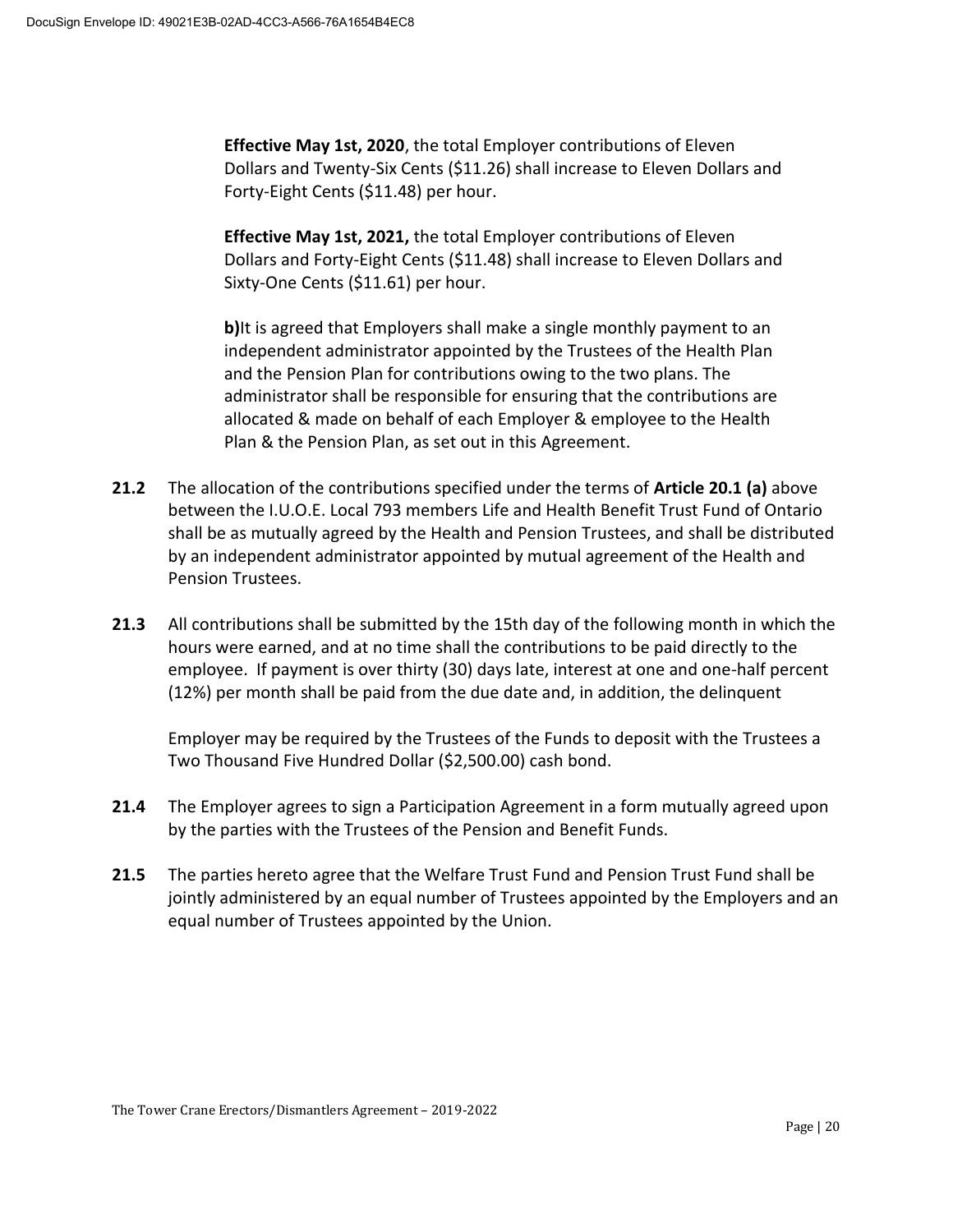- **21.6** The trustees of the employee benefit plans referred to in this collective agreement shall promptly notify the Union of the failure by any Employer to pay any employee benefit contributions required to be made under this collective agreement and which are owed under the said plans in order that the Program Administrator of the Employee Wage Protection Program may deem that there has been an assignment or compensation under the said Program in compliance with the Regulation to the Employment Standards Amendment Act, 1991 in relation to the Employee Wage Protection Program.
- **21.7** All contributions shall be submitted by the fifteen (15th) day of the following month in which the hours have been worked and at no time shall the contributions be paid directly to the employee. If payment is over thirty (30) days late, interest at two percent (2%) per month shall be paid from the due date and, in addition, the delinquent Employer may be required by the Trustees of the Funds, to deposit with the Trustees a Two Thousand, Five hundred dollar (\$2,500.00) cash bond.
- **21.8** The Employer agrees that no later than January 1, 2020, they shall make all monthly remittances through the Union's online remittance system, Quick Remit.
- **21.9** The parties hereby agree to be bound by the terms and conditions of the I.U.O.E., Local 793 Welfare and Pension Trust Plans as if original parties thereto and as if the same formed part of this Agreement.

**Article 20** requires that the Employer shall make a single monthly payment to an independent administrator appointed by the Trustees of the Health Plan and the Pension Plan for contributions owing to the two plans. The administrator shall be responsible for ensuring that the contributions are allocated and made on behalf of each Employer and employee to the Health Plan and the Pension Plan as follows:

#### **Classification and Wages 14.1-(a), (b), (c), (e), (f), (g)**

#### **Effective May 1st, 2018:**

**(i)** for employees with \$6,750.00 or fewer dollars in their Health Plan dollar bank, Five Dollars and Forty-Five Cents (\$5.45) to the Health Plan and Five Dollars and Fifty-Nine Cents (\$5.59) to the Pension Plan;

**(ii)** for employees with more than \$6,750.00 in their Health Plan dollar bank, Eleven Dollars and Four Cents (\$11.04) to the Pension Plan.

#### **Effective May 1st, 2019:**

**(i)** for employees with \$6,750.00 or fewer dollars in their Health Plan dollar bank, Five Dollars and Sixty-Five Cents (\$5.65) to the Health Plan and Five Dollars and Fifty-Nine Cents (\$5.59) to the Pension Plan;

The Tower Crane Erectors/Dismantlers Agreement – 2019-2022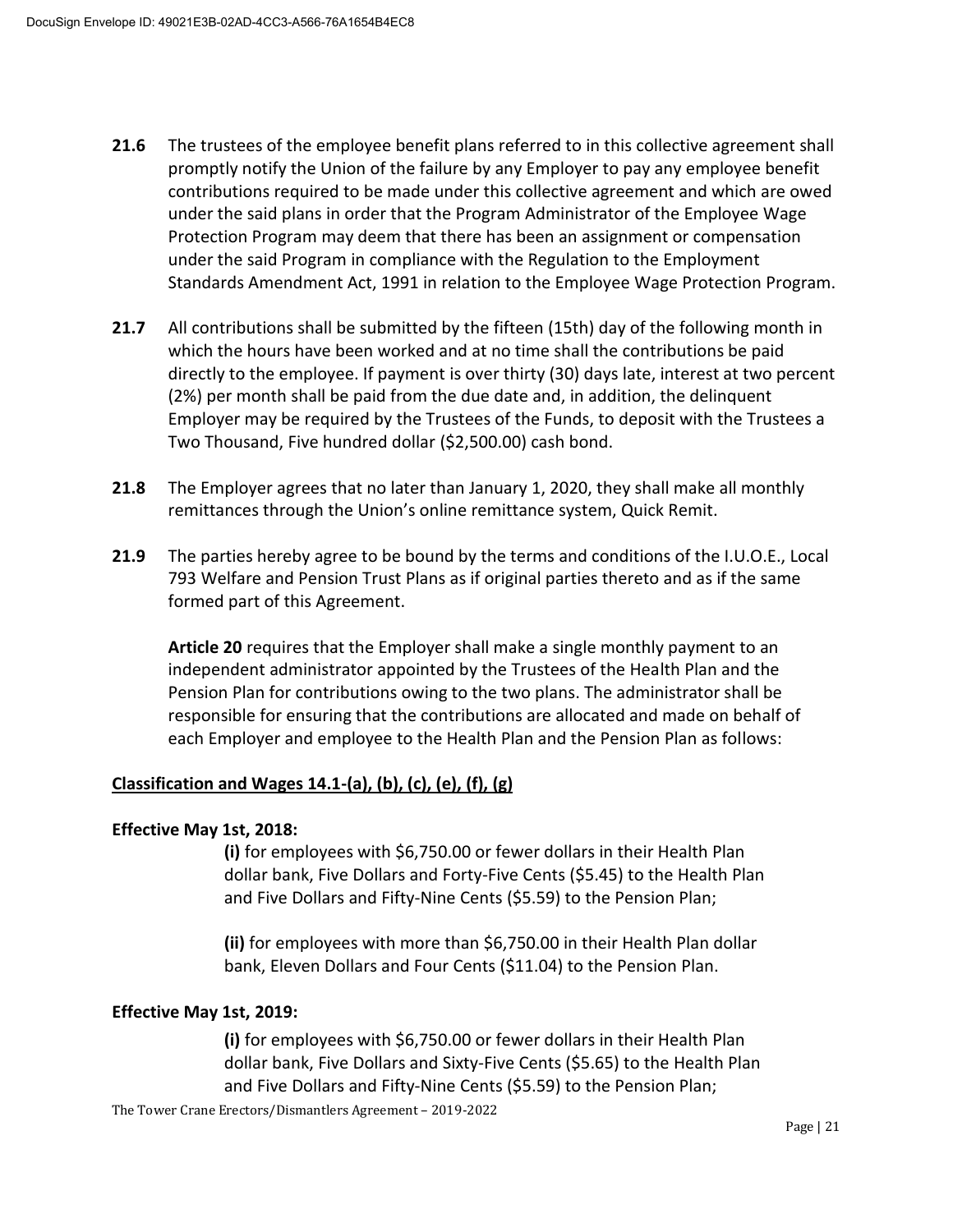**(ii)** for employees with more than \$6,750.00 in their Health Plan dollar bank, Eleven Dollars and Twenty-Four Cents (\$11.24) to the Pension Plan.

#### **Effective May 1st, 2020:**

**(i)** for employees with \$6,750.00 or fewer dollars in their Health Plan dollar bank, Five Dollars and Eighty-Five Cents (\$5.85) to the Health Plan and Five Dollars and Fifty-Nine Cents (\$5.59) to the Pension Plan;

**(ii)** for employees with more than \$6,750.00 in their Health Plan dollar bank, Eleven Dollars and Forty-Four Cents (\$11.44) to the Pension Plan.

#### **Effective May 1st, 2021:**

**(i)** for employees with \$6,750.00 or fewer dollars in their Health Plan dollar bank, Five Dollars and Ninety-Five Cents (\$5.95) to the Health Plan and Five Dollars and Fifty-Nine Cents (\$5.59) to the Pension Plan;

**(ii)** for employees with more than \$6,750.00 in their Health Plan dollar bank, Eleven Dollars and Fifty-Four Cents (\$11.54) to the Pension Plan.

The amount \$6,750.00 in a Member's Health Plan dollar bank noted in (i) and (ii) above shall be re-determined from time to time as determined by a duly constituted motion passed by the Board of Trustees of the International Union of Operating Engineers, Local 793 Members Life and Health Benefit Trust of Ontario, and as conveyed to the administrator.

#### **Classification and Wages 14.1-(b)**

#### **Effective May 1st, 2019:**

**(i)** for employees with \$6,750.00 or fewer dollars in their Health Plan dollar bank, Five Dollars and Sixty-Seven Cents (\$5.67) to the Health Plan and Five Dollars and Fifty-Nine Cents (\$5.59) to the Pension Plan;

**(ii)** for employees with more than \$6,750.00 in their Health Plan dollar bank, Eleven Dollars and Twenty-Six Cents (\$11.26) to the Pension Plan.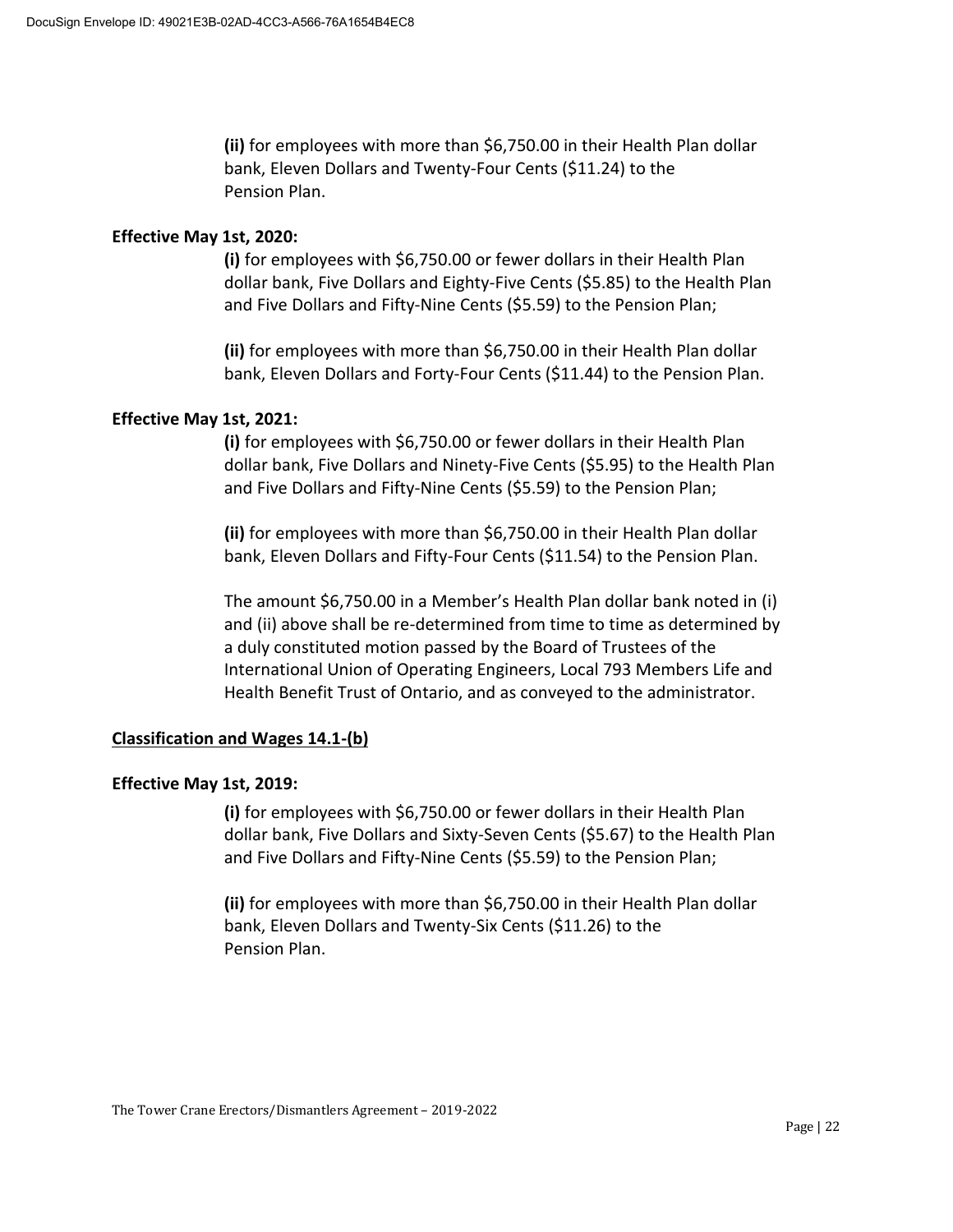#### **Effective May 1st, 2020:**

**(i)** for employees with \$6,750.00 or fewer dollars in their Health Plan dollar bank, Five Dollars and Eighty-Nine Cents (\$5.89) to the Health Plan and Five Dollars and Fifty-Nine Cents (\$5.59) to the Pension Plan;

(ii) for employees with more than \$6,750.00 in their Health Plan dollar bank, Eleven Dollars and Forty-Eight Cents (\$11.48) to the Pension Plan.

#### **Effective May 1st, 2021:**

**(i)** for employees with \$6,750.00 or fewer dollars in their Health Plan dollar bank, Six Dollars and Two Cents (\$6.02) to the Health Plan and Five Dollars and Fifty-Nine Cents (\$5.59) to the Pension Plan;

**(ii)** for employees with more than \$6,750.00 in their Health Plan dollar bank, Eleven Dollars and Sixty-One Cents (\$11.61) to the Pension Plan.

The amount \$6,750.00 in a Member's Health Plan dollar bank noted in (i) and (ii) above shall be re-determined from time to time as determined by a duly constituted motion passed by the Board of Trustees of the International Union of Operating Engineers, Local 793 Members Life and Health Benefit Trust of Ontario, and as conveyed to the administrator.

#### **ARTICLE 22- DENOVO TREATMENT CENTRE**

**22.1** Each Employer shall contribute two cents (\$0.02) per hour to the Health Plan for each hour earned by each employee in his employ as a DeNovo Treatment Centre contribution, to be submitted with the Health and Pension Fund payments, here in provided.

#### **ARTICLE 23 - TRAINING FUND**

**23.1** Effective May 1, 2018 the Employer shall contribute the sum of sixty-two cents (\$0.62) per hour for each hour earned by each Operating Engineer in his employ to the International Union of Operating Engineers, Local 793 Training Fund. This amount shall increase effective as follows:

> May 1, 2019: \$0.72 May 1, 2020: \$0.77

**23.2** Such contributions are to be remitted together with the contributions required under **Article 20** above.

The Tower Crane Erectors/Dismantlers Agreement – 2019-2022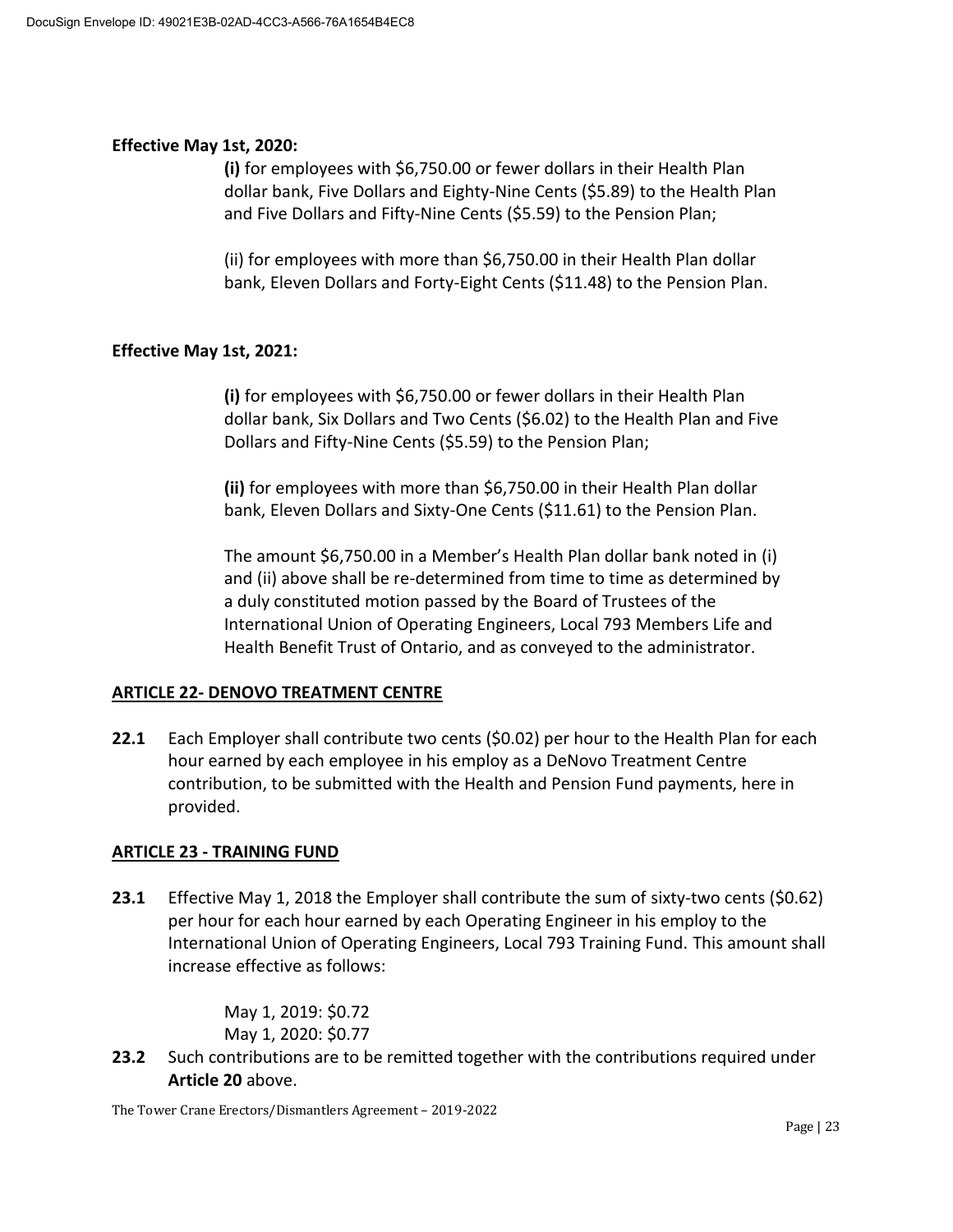**23.3** It is agreed and understood that the Union will use its best efforts in an endeavor to permit the Association to have one representative on the Operating Engineers Training Fund Board of Trustees.

#### **ARTICLE 24-INTERNATIONAL TRAINING FUND**

**24.1** The Employer shall contribute the sum of five cents (5c) per hour earned by each employee covered by this Agreement, as the Employers contribution to a mutually trusteed International Training Fund for the duration of the Collective Agreement.

#### **ARTICLE 25- TRAINING/EDUCATION**

**25.1** Time spent by an employee in training, instruction, and/or education that they are directed to participate in by their employer or is otherwise required by the employer, by statue, or by regulation and may be necessary for an employee to continue performing the duties of their job, or may be necessary before an employee can be recalled to work, shall constitute hours worked for which an employee will be compensated pursuant to the terms of this Agreement.

#### **ARTICLE 26-MANNING OF EQUIPMENT**

- **26.1** The Following shall be manned by one (1) operator and one (1) apprentice, oiler or oilerdriver:
	- **(i)** All truck mounted hydraulic cranes (including all terrain cranes) with manufacturers rating 90 tons capacity and over.
- **26.2** The following shall require one (1) apprentice, oiler or oiler driver for each two (2) pieces of equipment on a job.

**(i)** Climbing, tower, traveller, hammerhead, skyway, kodiak and kangaroo type cranes. **(ii)** Crawler type cranes with a manufacturers rating of 80 tons capacity and under. **(iii)** Cranes used for piledriving, other than those in Article 26.1 (c) (v) above. **(iv)** Backhoes, shovels, clams and draglines with a capacity of 1-3/4 cubic yards and under.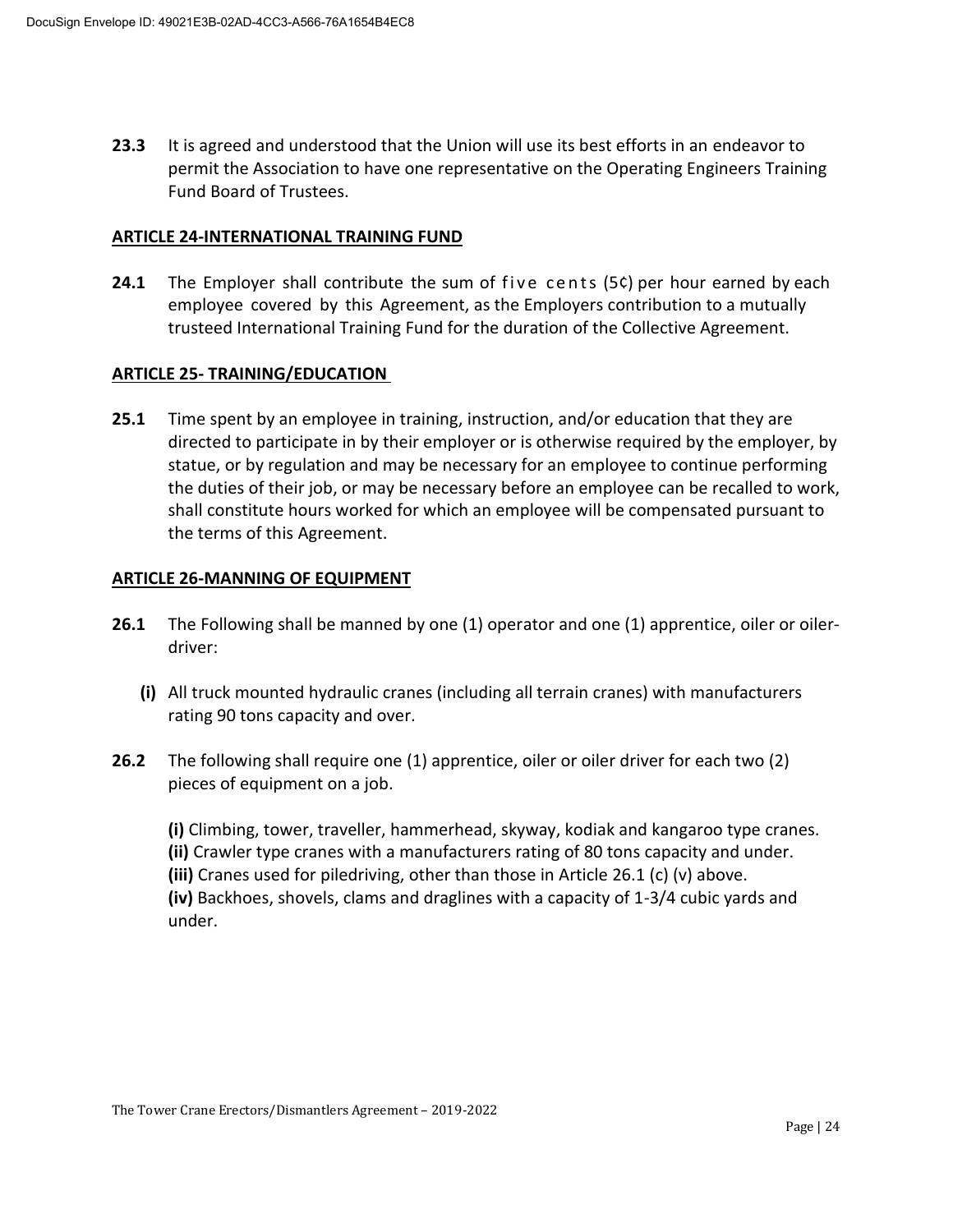#### **26.3 DERATING**

The Employer agrees not to utilize any crane equipment from any manufacturer and/or supplier that has been derated from its original maximum hoisting capacity.

The Employer further agrees not to utilize any crane equipment from any manufacturer and/or supplier where said equipment is rated with a greater maximum hoisting capacity outside the Province of Ontario than the maximum hoisting capacity of the same crane equipment within the Province of Ontario(both herein defined as a derated crane).

Any alteration of the load charts that were provided with the crane upon its purchase as supplied by the manufacturer for the purpose of decreasing the crane's lifting capacity will be considered derating.

The Employer agrees that reprogramming or limiting a crane's Load Moment Indicator (LMI) in a manner which produces a lifting capacity that is lower than the lifting capacity set out on the crane's original load charts will not change the crane's manufacturer's rating.

The parties agree that the manufacturer's rating is an objective measurement that does not vary with any sort of modification of any equipment, or the addition or subtraction of any component parts.

Without limiting the generality of the foregoing, in the event the Employer violates the prohibition against utilizing any derated crane, the Union shall be entitled to seek remedies, including but not limited to damages, in the same manner as violating the manning of equipment provisions.

#### **ARTICLE 27-LICENSE REIMBURSEMENTS**

- **27.1** The Employer agrees upon presentation of a valid receipt, the Employer shall promptly reimburse regular employees the following fees:
	- a) Annual Hoisting License Fee
	- b) Obtaining an applicable medical report for AZ license requirements
	- c) TSSA EDM-B/EDM-T Certificate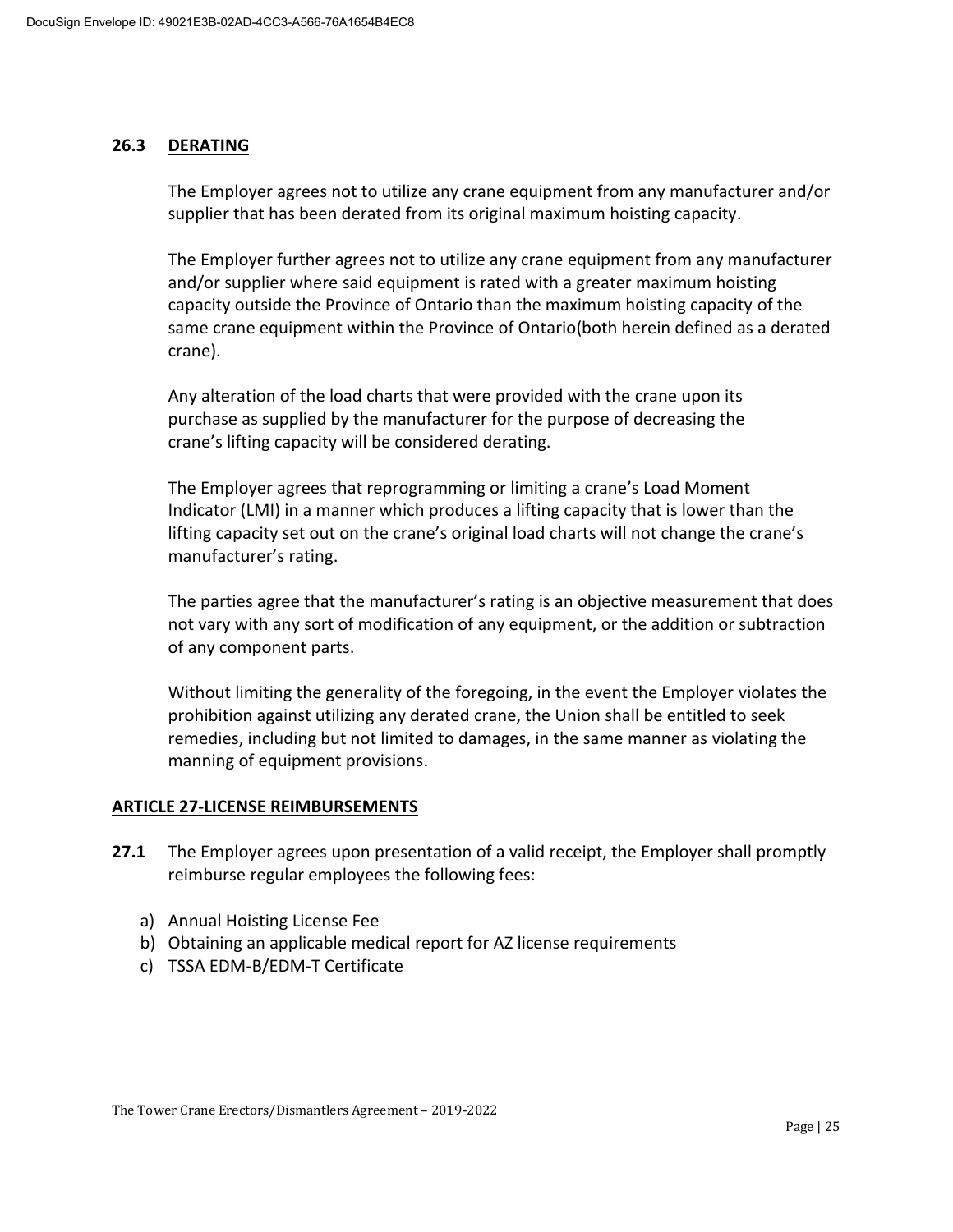#### **ARTICLE 28-HEAVY EQUIPMENT APPRENTICE LANGUAGE**

**28.1 a)** An Indentured Heavy Equipment Apprentice entering the industry who has taken pre-employment training through the Operating Engineers Training Institute of Ontario will work for his first 1,000 hours at fifty percent (50%) of the current base rate for the machine which he is operating.

**b)** When an Apprentice has completed his first 1,000 hours plus all of the related training provided for in the Training Standards of the Training Fund, and after written assessment by the Employer and the Training Fund, each Apprentice will be employed for the next 1,000 hours at sixty percent (60%) of the current base rate for his classification.

**c)** When an Apprentice has completed 2,000 hours plus all of the related training provided for in the Training Standards of the Training Fund, and after written assessment by the Employer and the Training Fund, each Apprentice will be employed for the next 500 hours at seventy-five (75%) of the current base rate for his classification.

**d)** After completion of 2,500 hours of on-the-job training and all related training as from time to time specified by the Training Fund the Apprentice will then fit into the work force at the rate of pay provided for in the Collective Agreement.

**e)** Hours spent at the Training Institute shall constitute hours worked for purposes of rate increases.

**f)** Employers shall make every effort to keep Apprentices on a steady basis in order to complete their training hours as quickly as possible.

**g)** Employers shall request Apprentices through the Union District Offices who, in turn, will notify the Training Fund at 2245 Speers Road, Oakville. All dispatching of apprentices shall be done from the appropriate Union District Office under the Direction of the Training Fund.

#### **RATIO OF APPRENTICES**

The ratio of Indentured Heavy Equipment Apprentices employed by the Employer may be a minimum of one (1) Apprentice to each five (5) Journeymen Operating Engineers in his employ, but in all cases, the ratio shall be a minimum of one (1) Apprentice to each ten (10) Journeymen Operating Engineers or as otherwise authorized in writing by the Union.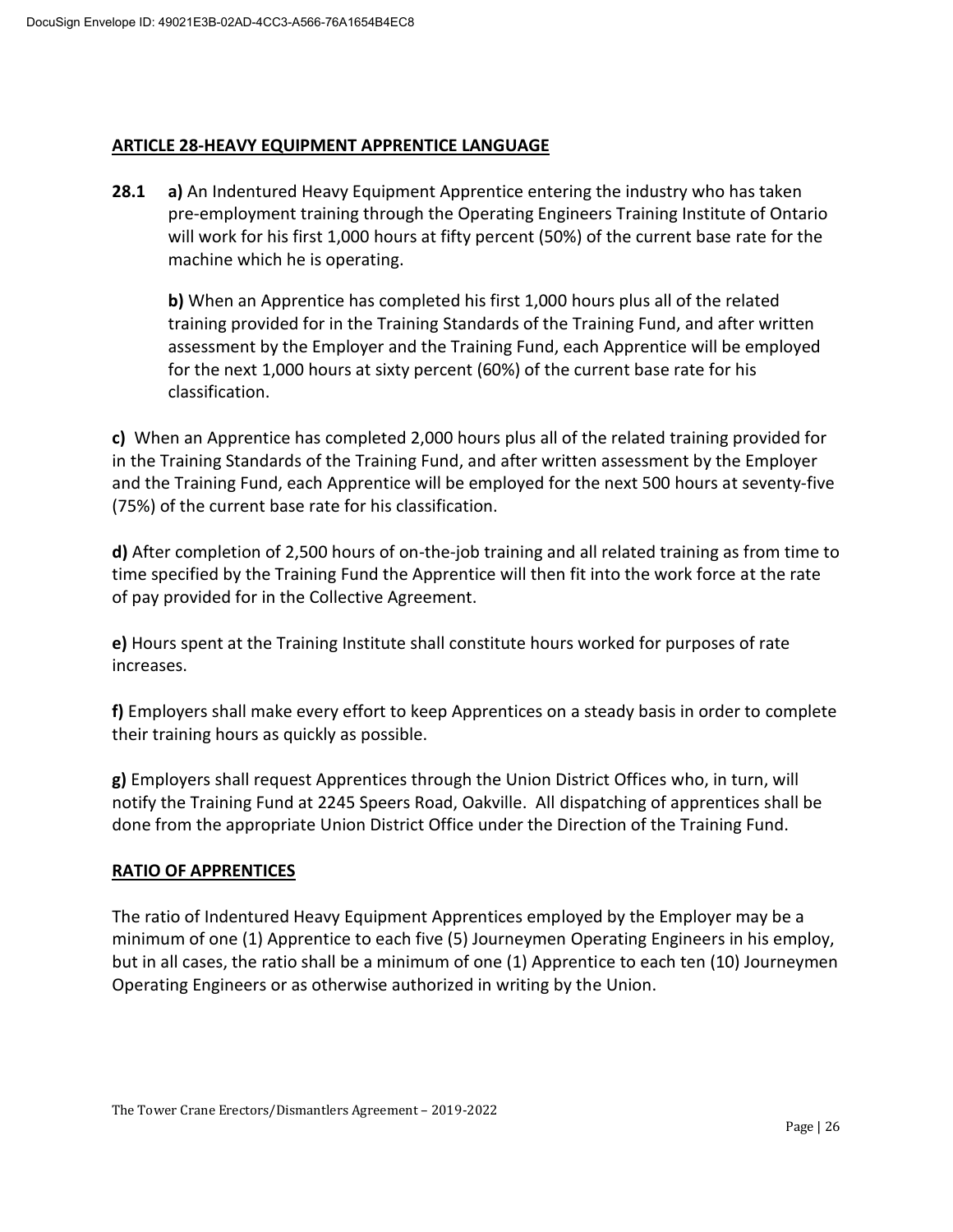**IN WITNESS WHEREOF** the parties to this Agreement have caused this instrument to be executed by their duly authorized representatives.

| SIGNED this Day 1 of the Mont11 wonth |  |  | , 20 <sup>21</sup> |
|---------------------------------------|--|--|--------------------|
|---------------------------------------|--|--|--------------------|

**FOR THE EMPLOYER FOR THE UNION**

DocuSigned by:

\_\_\_\_\_\_\_\_\_\_\_\_\_\_\_\_\_\_\_\_\_\_\_\_\_\_\_\_\_\_\_\_\_ \_\_\_\_\_\_\_\_\_\_\_\_\_\_\_\_\_\_\_\_\_\_\_\_\_\_\_\_\_\_\_\_\_\_\_\_

Sergey Muromski Please Print Name and Title Joe Redshaw, President

65 Timna Cres.  $\sqrt{a_{ch}}$ 

Vaughan, Ontario, L6A 4L7 City, Province, Postal Code Dave Turple, Vice-President

(416) 949-3749  $\begin{pmatrix} 2416 & 949-3749 \end{pmatrix}$ 

smuromsky@hotmail.com

**S-TECH CRANE SERVICES INC. INTERNATIONAL UNION OF OPERATING ENGINEERS, LOCAL 793**

Signature **Mike Gallagher, Business Manager** Mike Gallagher, Business Manager

DocuSigned by:

DocuSigned by:

Address **Address** Rick Kerr, Treasurer

)ocuSianed by:

Telephone and Fax Number(s) Telephone and Fax Number(s) Brian Alexander, Recording-Corresponding Secretary

DocuSigned by:

9M)

Email Address **Recommended by: Mike Chianello**, Sector Coordinator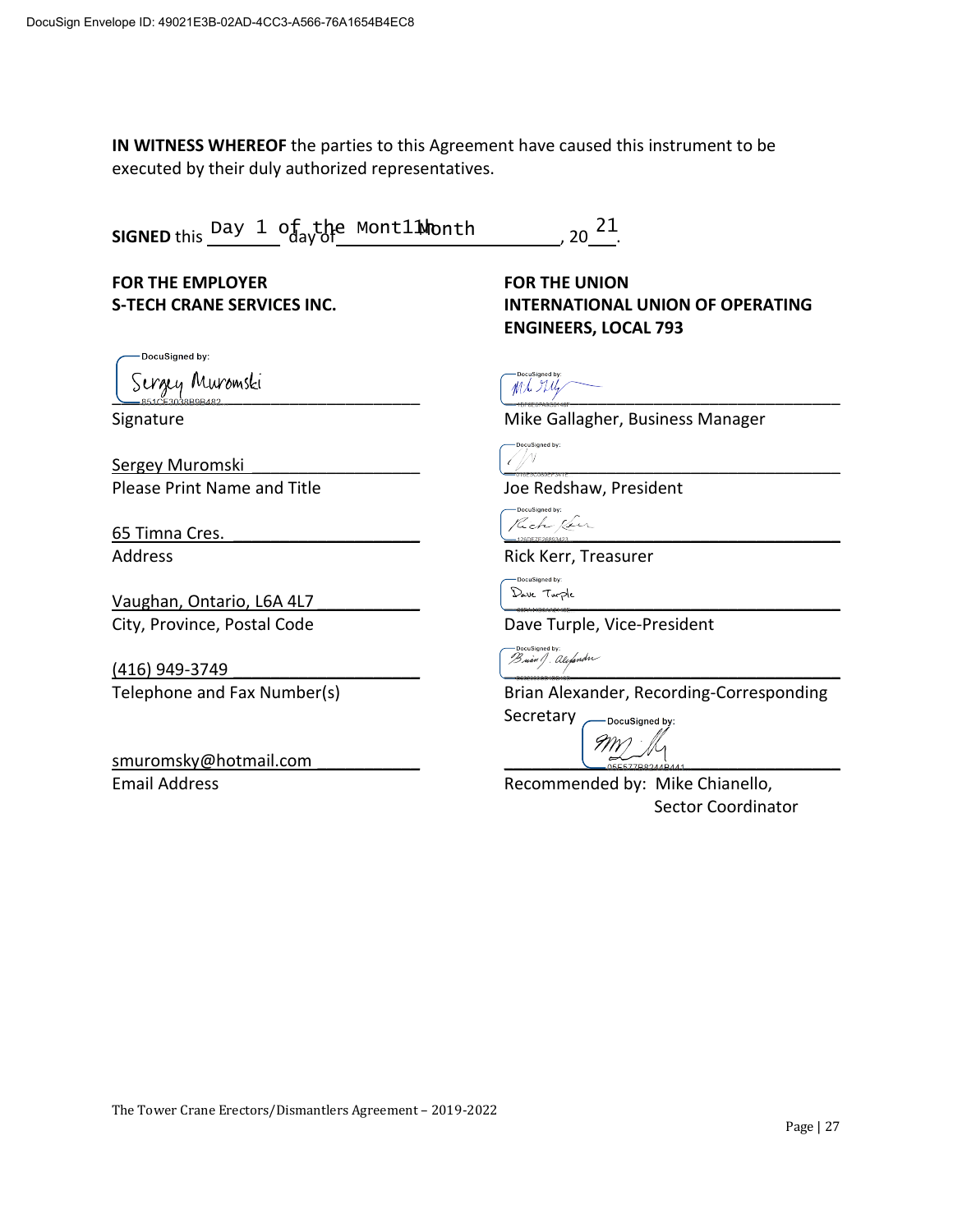#### **LETTER OF UNDERSTANDING (1)**

#### **BETWEEN:**

#### **INTERNATIONAL UNION OF OPERATING ENGINEERS, LOCAL 793 (the "Union")**

**-and-**

#### **S-TECH CRANE SERVICES INC.**

**(the "Employer")**

No employee shall suffer a reduction of wages or any other term and condition of employment as a result of the implementation of this agreement. To the extent any person is currently being paid a higher hourly rate (as opposed to the total wage package) than the new rates negotiated, they shall be 'red circled' until such time as the rate in the collective agreement reaches their current rate.

Dated in Vaughan , this Day 1 of the Mont<sup>Month 21</sup>

ON BEHALF OF THE EMPLOYER: ON BEHALF OF THE UNION:

Sunguy Muromski

Sergey Muromski Mike Chianello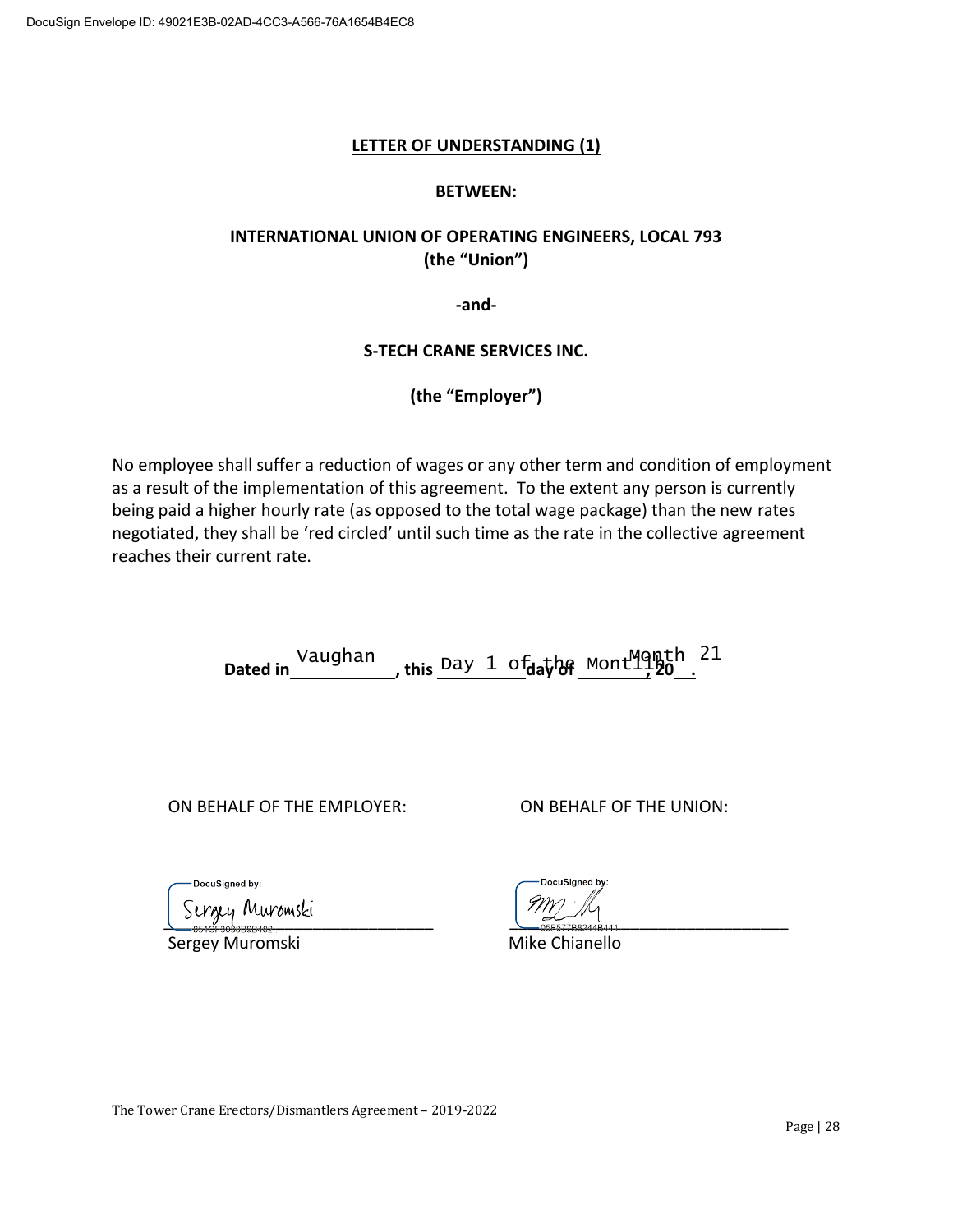#### **LETTER OF UNDERSTANDING (2)**

#### BETWEEN:

#### **INTERNATIONAL UNION OF OPERATING ENGINEERS, LOCAL 793**

(the "Union")

 $-$  and  $-$ 

#### **S-TECH CRANE SERVICES INC.**

(the "Employer")

#### **RE: SUPPLEMENTARY UNEMPLOYMENT BENEFIT PLAN**

**WHEREAS** the Union and the Employer are parties to a collective agreement effective May 1, 2019, to April 30, 2022 and any renewals thereof ("Collective Agreement");

**AND WHEREAS** the Union wishes to establish, and the Employer agrees to support a Supplementary Unemployment Benefit Plan ("SUB Plan") to provide certain monetary benefits to members who become unemployed and otherwise qualify under the terms of the SUB Plan;

**AND WHEREAS** the SUB Plan will be funded by redirecting a portion of the employer contribution funds that, as per the Collective Agreement, are currently being contributed to the International Union of Operating Engineers, Local 793 Members Life and Health Benefit Trust of Ontario (the "Health Benefit Plan");

**NOW THEREFORE** the Parties agree as follows:

- 1. The Parties agree the Collective Agreement is hereby amended to permit the establishment and funding of the SUB Plan as set out in this Letter of Understanding as set out below. To the extent there is any conflict between the Collective Agreement and this Letter of Understanding, the terms of this Letter of Understanding shall prevail.
- 2. The Parties agree the Benefit Plan Trustees will redirect employer contributions from the Health Benefit Plan to the SUB Plan in incremental increases per hour earned as follows:
	- May 1, 2020 \$0.05
	- May 1, 2021 \$0.10
	- May 1, 2022 \$0.36

The Tower Crane Erectors/Dismantlers Agreement – 2019-2022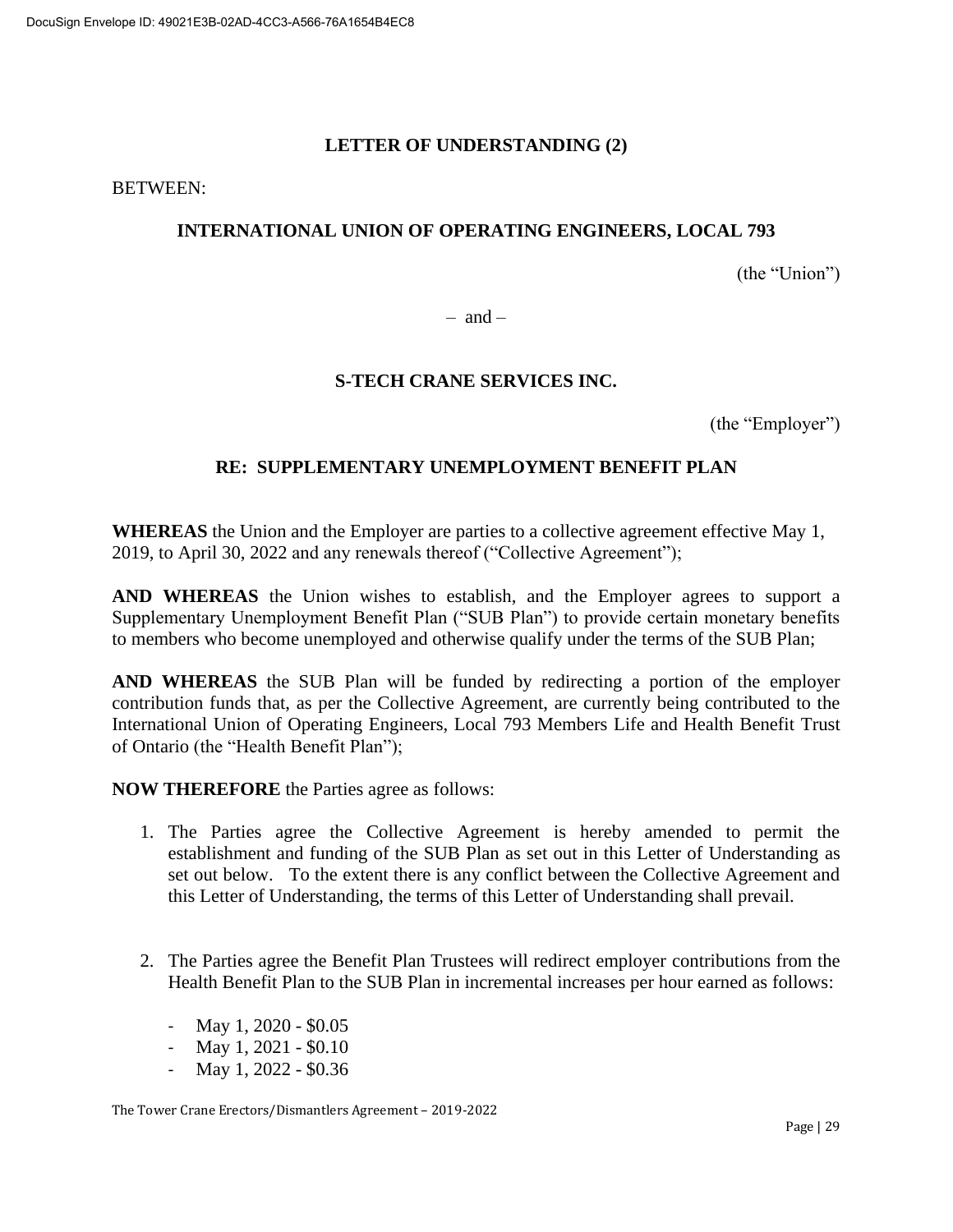The Health Benefit Plan Trustees shall have full discretion to ensure funding on an actuarial basis and in no event shall the redirection of funds exceed \$0.50 per hour earned under the Collective Agreement.

- 3. The Parties agree the redirection of contributions from the Health Benefit Plan to the SUB Plan shall not result in the reduction of any benefit entitlement to any member entitled to coverage under the Health Benefit Plan.
- 4. The Parties agree the SUB Plan shall be established, managed, operated and administered solely by the Trustees of the SUB Plan and that that nothing herein shall be construed to make the Employer, or any individual contractor bound to the Collective Agreement, an insurer or provider of SUB Plan benefits. The financial obligation of the Employer and any individual contractor bound to the Collective Agreement is entirely fulfilled by making the contributions required under paragraph 2 herein.
- 5. The Parties agree any issue concerning the SUB Plan (including but not limited to eligibility to participate in, and entitlement under, the SUB Plan) shall be subject to the specific provisions of the SUB Plan. Any dispute over payment of SUB Plan benefits shall be adjusted solely between the member and the Trustees of the SUB Plan. The Employer, or any individual contractor bound to the Collective Agreement, shall not be requested or required to participate in any such dispute.
- 6. The Union agrees to save harmless and indemnify the Employer, and any individual contractor bound to the Collective Agreement, from and against a claim, charge, tax, penalty or demand which may be made by the Canada Revenue Agency regarding the obligation to pay income tax, a charge, a tax, or a penalty under any law including, but not limited to, the *Income Tax Act (Canada)*, in respect of any amount paid to a member under the SUB Plan, and in respect of any claim, charge, tax or penalty which may be made on behalf of or related to the Employment Insurance Commission and Canada Pension Commission or any other government agency or commission under the applicable statutes and regulations with respect to any amount paid to a member under the SUB Plan.
- 7. This Letter of Understanding is being entered into on a without precedent basis.